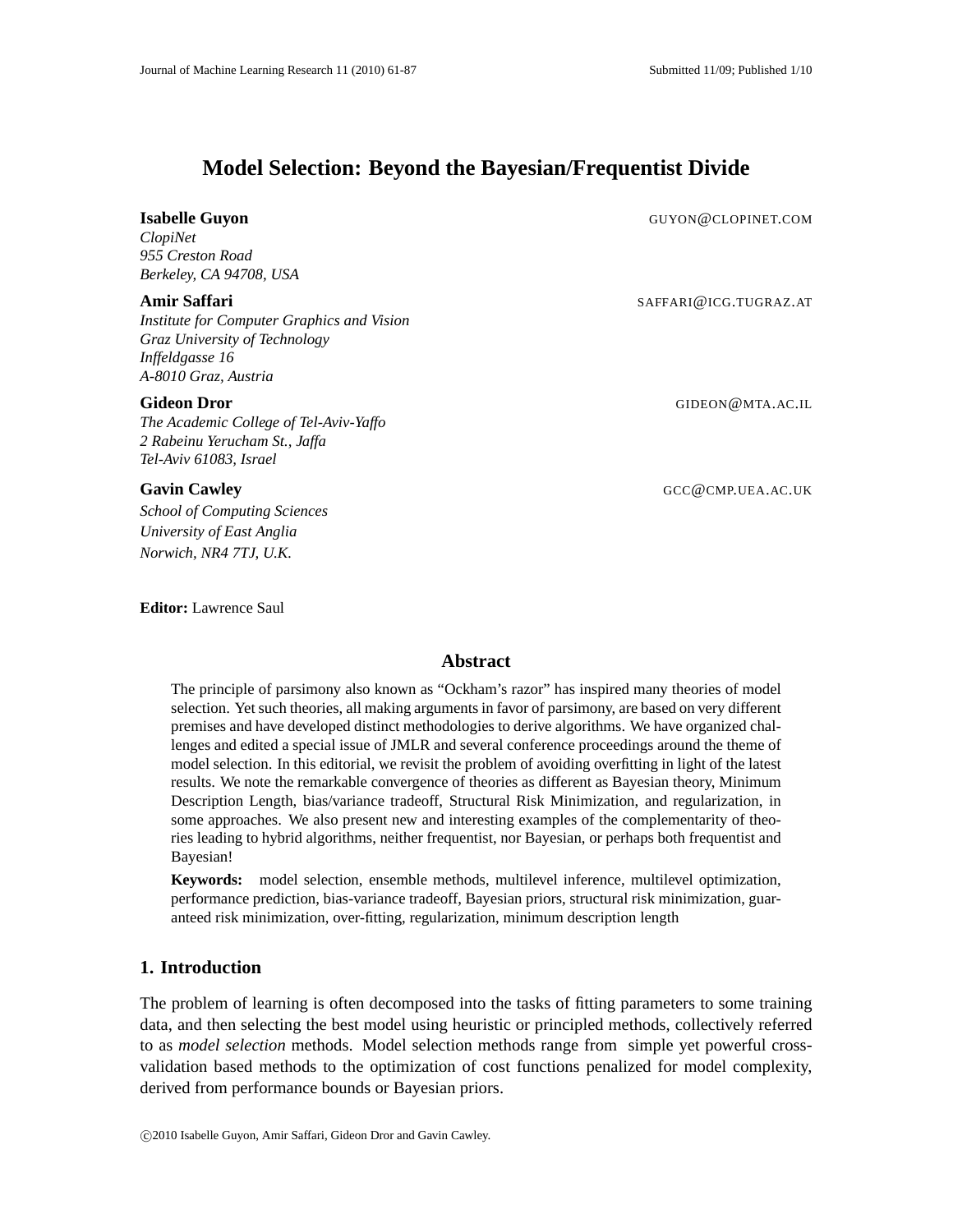This paper is not intended as a general review of the state-of-the-art in model selection nor a tutorial; instead it is a synthesis of the collection of papers that we have assembled. It also provides a unifying perspective on Bayesian and frequentist methodologies used in various model selection methods. We highlight a new trend in research on model selection that blends these approaches.

The reader is expected to have some basic knowledge of familiar learning machines (linear models, neural networks, tree classifiers and kernel methods) and elementary notions of learning theory (bias/variance tradeoff, model capacity or complexity, performance bounds). Novice readers are directed to the companion paper (Guyon, 2009), which reviews basic learning machines, common model selection techniques, and provides elements of learning theory.

When we started organizing workshops and competitions around the problem of model selection (of which this collection of papers is the product), both theoreticians and practitioners welcomed us with some scepticism; model selection being often viewed as somewhat "old hat". Some think that the problem is solved, others that it is not a problem at all! For Bayesian theoreticians, the problem of model selection is circumvented by averaging all models over the posterior distribution. For risk minimization theoreticians (called "frequentists" by the Bayesians) the problem is solved by minimizing performance bounds. For practitioners, the problem is solved using cross-validation. However, looking more closely, most theoretically grounded methods of solving or circumventing model selection have at least one hyper-parameter left somewhere, which ends up being optimized by cross-validation. Cross-validation seems to be the universally accepted ultimate remedy. But it has its dark sides: (a) there is no consensus on how to choose the fraction of examples reserved training and for validation; (b) the overall learning problem may be prone to over-fitting the crossvalidation error (Cawley and Talbot, 2009). Therefore, from our point of view, the problem of optimally dividing the learning problem into multiple levels of inference and optimally allocating training data to these various levels remains unsolved, motivating our efforts. From the novel contributions we have gathered, we are pleased to see that researchers are going beyond the usual Bayesian/frequentist divide to provide new creative solutions to those problems: we see the emergence of multi-level optimization methods, which are both Bayesian and frequentist. How can that be? Read on!

After explaining in Section 2 our notational conventions, we briefly review a range of different Bayesian and frequentist approaches to model selection in Section 3, which we then unify in Section 4 under the framework of multi-level optimization. Section 5 then presents the advances made by the authors of papers that we have edited. In Section 6, we open a discussion on advanced topics and open problems. To facilitate reading, a glossary is appended; throughout the paper, words found in the glossary are indicated in boldface.

#### **2. Notations and Conventions**

In its broadest sense, *model selection* designates an ensemble of techniques used to select a model, that best explains some data or phenomena, or best predicts future data, observations or the consequences of actions. This broad definition encompasses both scientific and statistical modeling. In this paper, we address only the problem of statistical modeling and are mostly concerned with **supervised learning** from independently and identically distributed (*i.i.d.*) data. Extensions to **unsupervised learning** and non *i.i.d.* cases will be discussed in Section 6.

The goal of supervised learning is to predict a target variable  $y \in \mathcal{Y}$ , which may be continuous (regression ) or categorical or binary (classification ). The predictions are made using observations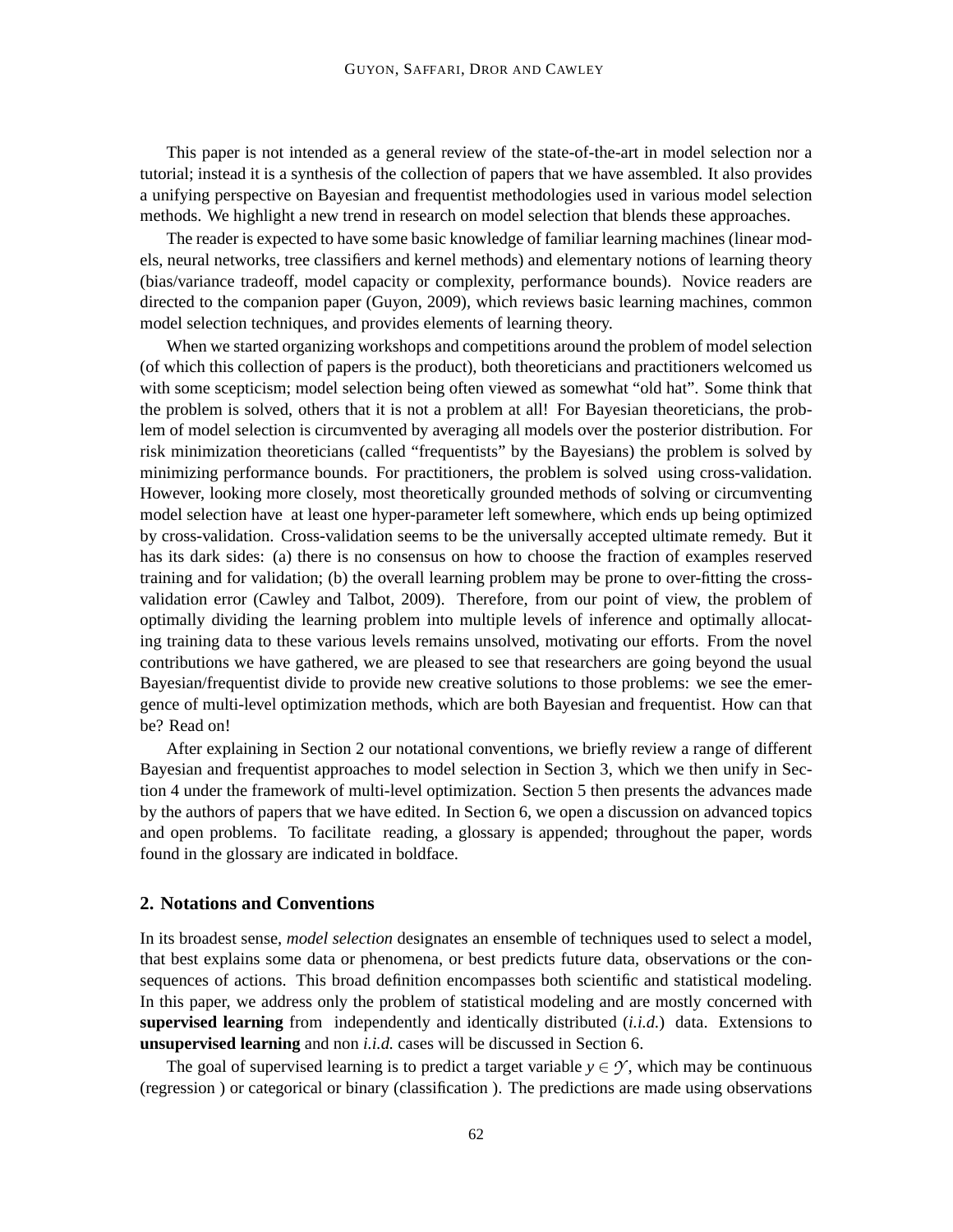**x** from a domain  $X$ , often a vectorial space of dimension  $n$ , the number of features. The data pairs  $\{x, y\}$  are independently and identically distributed according to an unknown (but fixed) distribution  $P(\mathbf{x}, y)$ . A number *m* of pairs drawn from that distribution are given, forming the training data  $D =$  $\{(x_k, y_k), k = 1, \ldots m\}$ . We will denote by  $X = [x_{ki}], k = 1, \ldots m, i = 1, \ldots n$ , the matrix of dimensions  $(m, n)$  whose rows are the training patterns and whose columns are the features. Finally, we denote by **y** the column vector of dimensions  $(m,1)$  containing the target values  $y_k$ .

There are several formulations of the supervised learning problem:

- **Function approximation** (induction) methods seek a function *f* (called *model* or *learning machine*) belonging to a model class  $\mathcal{F}$ , which minimizes a specified risk functional (or maximizes a certain utility). The goal is to minimize an *expected risk*  $R[f] = \int L(f(\mathbf{x}), y) dP(\mathbf{x}, y)$ , also called *generalization error*, where  $L(f(\mathbf{x}), y)$  is a loss function (often a negative log likelihood) measuring the discrepancy between  $f(\mathbf{x})$  and *y*. Since  $P(\mathbf{x}, y)$  is unknown, only estimates of  $R[f]$  can be computed, which we call *evaluation functions* or *estimators*. Function approximation methods differ in the choice of evaluation function and optimization algorithm and include **risk minimization**, **PAC leaning**, **maximum likelihood optimization**, and **MAP learning**.
- **Bayesian and ensemble methods** make predictions according to model averages that are convex combinations of models  $f \in \mathcal{F}$ , that is, which belong to the convex closure of the model class *F* ∗ . Such methods differ in the type of model averaging performed. **Bayesian learning** methods approximate  $E_f(y|\mathbf{x}) = \int_{f \in \mathcal{F}} f(\mathbf{x}) dP(f)$ , an expectation taken over a class of models  $\mathcal F$ , using an unknown probability distribution  $P(f)$  over the models. Starting from a "prior", our knowledge of this distribution is refined into a "posterior" when we see some data. **Bagging** ensemble methods approximate  $E_D(f(\mathbf{x}, D))$ , where  $f(\mathbf{x}, D)$  is a function from the model class *F*, trained with *m* examples and  $E_D(\cdot)$  is the mathematical expectation over all training sets of size *m*. The key point in these methods is to generate a diverse set of functions, each providing a different perspective over the problem at hand, the ensemble thus forming a concensus view.
- **Transduction** methods make direct predictions of *y* given **x** and *X*, bypassing the modeling step. We do not address such methods in this paper.

The desired properties of the chosen predictor include: good generalization performance, fast training/prediction, and ease of interpretation of the predictions. Even though all of these aspects are important in practice, we will essentially focus on the first aspect: obtaining the best possible generalization performance. Some of the other aspects of model selection will be discussed in Section 6.

The parametrization of *f* differentiates the problem of *model selection* from the general machine learning problem. Instead of parameterizing *f* with one set of parameters, the model selection framework distinguishes between *parameters* and *hyper-parameters*. We adopt the simplified notation  $f(\mathbf{x}; \alpha, \theta)$  for a model of parameters  $\alpha$  and hyper-parameters  $\theta$ . It should be understood that different models may be parameterized differently. Hence by  $f(\mathbf{x}; \alpha \theta)$  we really mean  $f(\mathbf{x}; \alpha(\theta), \theta)$  or  $f_{\theta}(\mathbf{x}; \alpha)$ . For instance, for a linear model  $f(\mathbf{x}, \mathbf{w}) = \mathbf{w}^T \mathbf{x}$ ,  $\alpha = \mathbf{w}$ ; for a kernel method  $f(\mathbf{x}, \alpha) = \sum_k \alpha_k K(\mathbf{x}, \mathbf{x}_k)$ ,  $\alpha = [\alpha_k]$ . The hyper-parameters may include indicators of presence or absence of features, choice of preprocessing methods,, choice of algorithm or model sub-class (e.g., linear models, neural networks, kernel methods, etc.), algorithm or model sub-class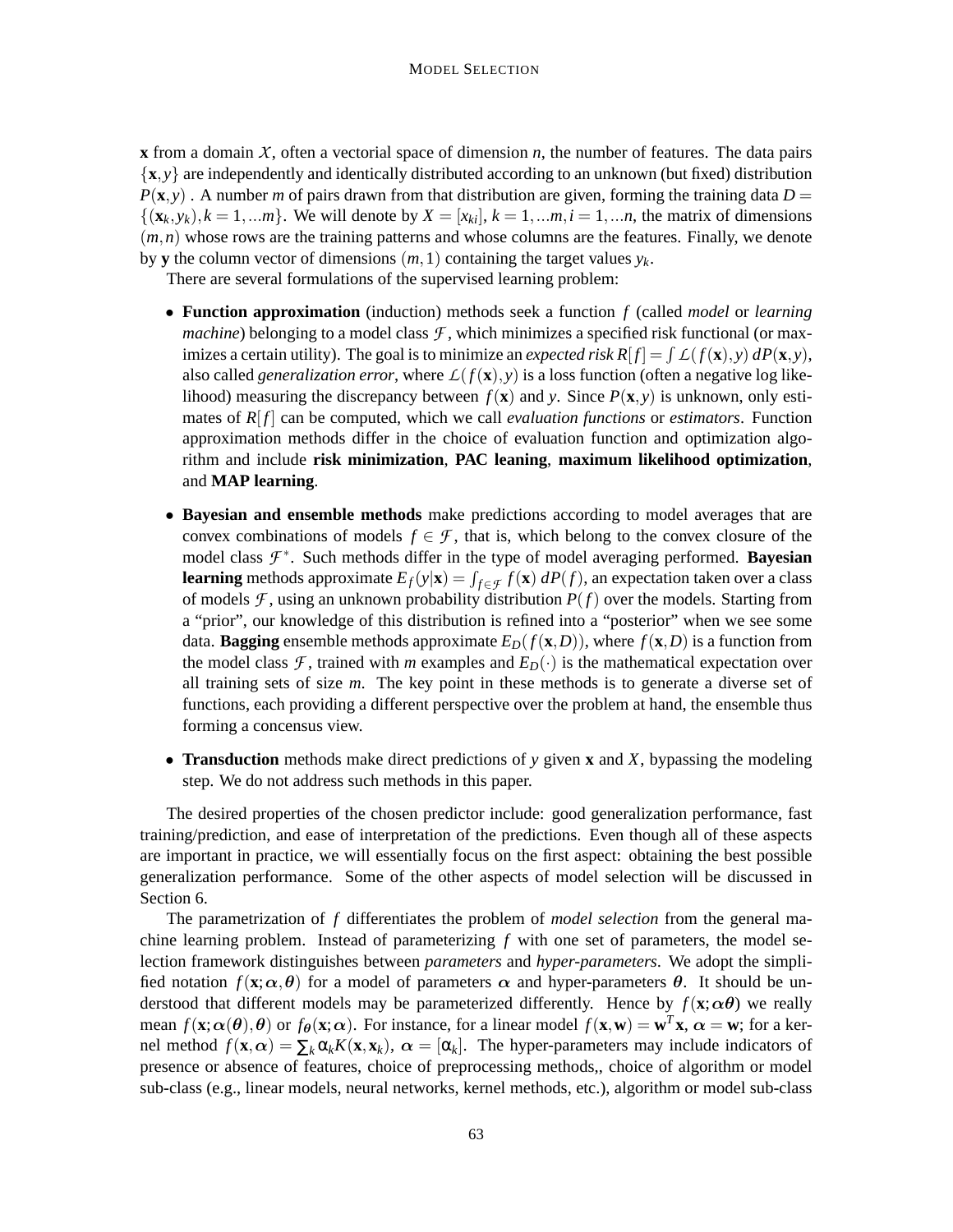parameters (e.g., number of layers and units per layer in a neural network, maximum degree of a polynomial, bandwidth of a kernel), choice of post-processing, etc. We also refer to the parameters of the prior  $P(f)$  in **Bayesian/MAP learning** and the parameters of the **regularizer**  $\Omega[f]$  in **risk minimization** as hyper-parameters even if the resulting predictor is not an explicit function of those parameters, because they are used in the process of learning. In what follows, we relate the problem of model selection to that of *hyper-parameter selection*, taken in is broadest sense and encompassing all the cases mentioned above.

We refer to the adjustment of the model parameters  $\alpha$  as the *first level of inference*. When data are split in several subsets for the purpose of training and evaluating models, we call  $m_{tr}$  the number of *training examples* used to adjust  $\alpha$ . If the hyper-parameters  $\theta$  are adjusted from a subset of data of size *mva*, we call the examples used to adjust them at this *second level of inference* the *"validation sample"*. Finally we call *mte* the number of test examples used to evaluate the final model. The corresponding empirical estimates of the *expected risk R[f]*, denoted  $R_{tr}[f]$ ,  $R_{va}[f]$ , and *Rte*[ *f* ], will be called respectively *training error*, *validation error*, and *test error*.

# **3. The Many Faces of Model Selection**

In this section, we track *model selection* from various angles to finally reduce it to the unified view of *multilevel inference*.

# **3.1 Is Model Selection "Really" a Problem?**

It is legitimate to first question whether the distinction between parameters and hyper-parameters is relevant. Splitting the learning problem into two levels of inference may be convenient for conducting experiments. For example, combinations of preprocessing, feature selection, and postprocessing are easily performed by fixing  $\theta$  and training  $\alpha$  with off-the-shelf programs. But, the distinction between parameters and hyper-parameters is more fundamental. For instance, in the model class of kernel methods  $f(\mathbf{x}) = \sum_k \alpha_k K(\mathbf{x}, \mathbf{x}_k; \theta)$ , why couldn't we treat both  $\alpha$  and  $\theta$  as regular parameters?

One common argument is that, for fixed values of  $\theta$ , the problem of learning  $\alpha$  can be formulated as a convex optimization problem, with a single unique solution, for which powerful mathematical programming packages are available, while the overall optimization of  $\alpha$  and  $\theta$  in nonconvex. Another compelling argument is that, splitting the learning problem into several levels might also benefit to the performance of the learning machine by "alleviating" (but not eliminating) the problem of **over-fitting**. Consider for example the Gaussian redial basis function kernel  $K(\mathbf{x}, \mathbf{x}_k; \theta) = \exp(-\|\mathbf{x} - \mathbf{x}_k\|^2 / \theta^2)$ . The function  $f(\mathbf{x}) = \sum_{k=1}^m \alpha_k K(\mathbf{x}, \mathbf{x}_k; \theta)$  is a universal approximator if  $\theta$  is let to vary and if the sum runs over the training examples. If both  $\alpha$  and  $\theta$  are optimized simultaneously, solutions with a small value of  $\theta^2$  might be picked, having zero training error but possibly very poor generalization performance. The model class  $\mathcal F$  to which  $f$  belongs has infinite capacity  $C(\mathcal{F})$ . In contrast, for a fixed value of the hyper-parameter  $\theta^o$ , the model  $f(\mathbf{x}) = \sum_{k=1}^{m} \alpha_k K(\mathbf{x}, \mathbf{x}_k; \theta^o)$  is linear in its parameters  $\alpha_k$  and has a finite capacity, bounded by *m*. In addition, the capacity of  $f(\mathbf{x}) = \sum_{k=1}^{m} \alpha_k^{\circ} K(\mathbf{x}, \mathbf{x}_k^{\circ}; \theta)$  of parameter  $\theta$  for fixed values  $\alpha_k^{\circ}$  and  $x_k^{\circ}$ is very low (to see that, note that very few examples can be learned without error by just varying the kernel width, given fixed vectors  $x_k^o$  and fixed parameters  $\alpha_k^o$ ). Hence, *using multiple levels of inference may reduce over-fitting, while still searching for solutions in a model class of universal approximators*.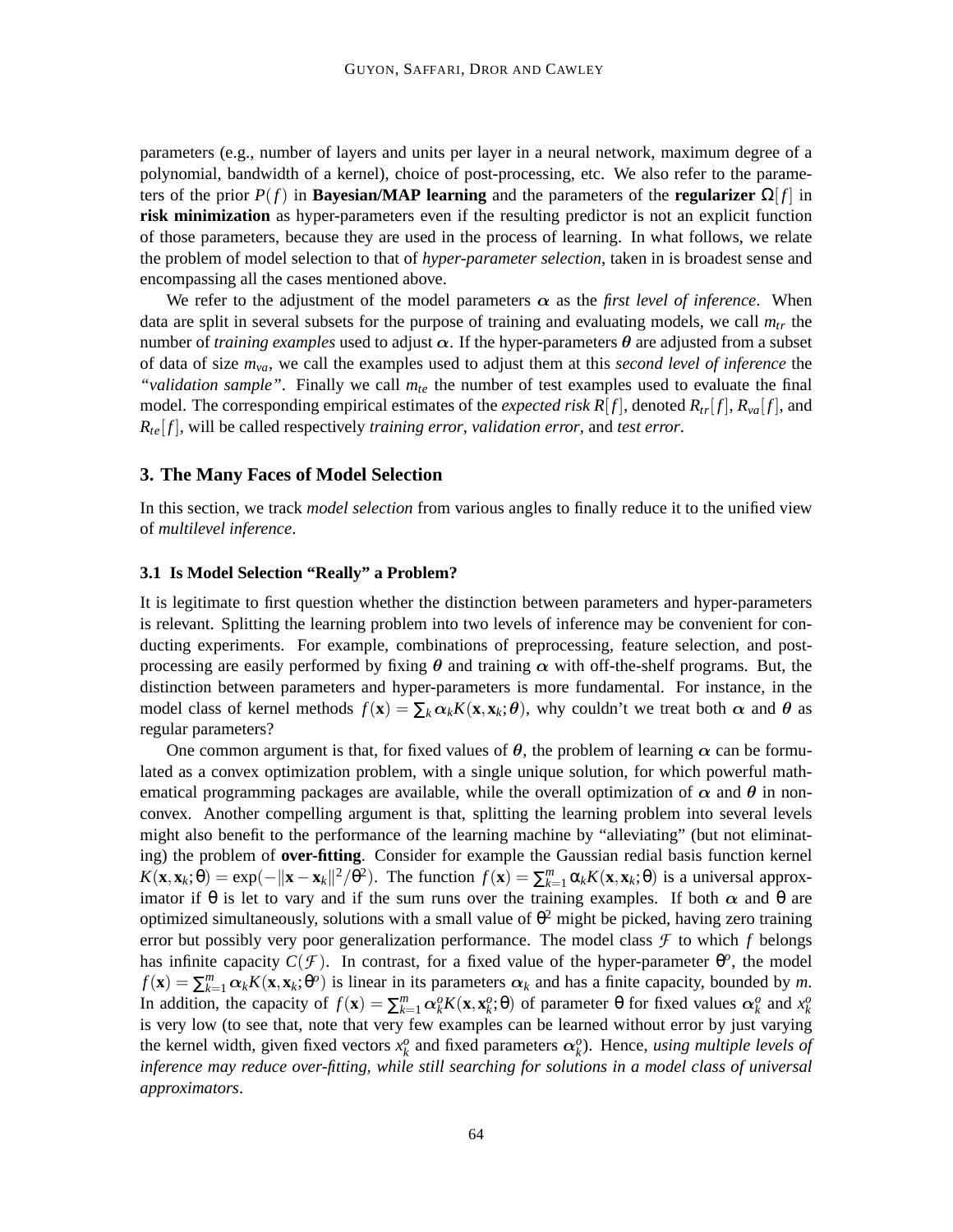This last idea has been taken one step further in the method of *structural risk minimization* (Vapnik, 1979), by introducing new hyper-parameters in learning problems, which initially did not have any. Consider for instance the class of linear models  $f(\mathbf{x}) = \sum_{i=1}^{n} w_i x_i$ . It is possible to introduce hyper-parameters by imposing a structure in parameter space. A classical example is the structure  $\|\mathbf{w}\|^2 \leq A$ , where  $\|\mathbf{w}\|$  denotes the Euclidean norm and *A* is a positive hyper-parameter. For increasing values of *A* the space of parameters is organized in nested subsets. Vapnik (1998) proves for Support Vector Machines (SVM) and Bartlett (1997) for neural networks that tighter performance bounds are obtained by increasing *A*. The newly introduced parameter allows us to monitor the **bias/variance tradeoff**. Using a Lagrange multiplier, the problem may be replaced by that of minimizing a regularized risk functional  $R_{reg} = R_{tr} + \gamma ||\mathbf{w}||^2$ ,  $\gamma > 0$ , where the training loss function is the so-called "hinge loss" (see *e.g.*, Hastie et al., 2000). The same regularizer  $\|\mathbf{w}\|^2$  is used in ridge regression (Hoerl, 1962), "weight decay" neural networks (Werbos, 1988), regularized radialbasis function networks (Poggio and Girosi, 1990), Gaussian processes (MacKay, 1992), together with the square loss function. Instead of the Euclidean norm or 2-norm, the 1-norm regularizer  $\|\mathbf{w}\|_1 = \sum_i |w_i|$  is used in LASSO (Tibshirani, 1994) and 1-norm versions of SVMs (see *e.g., Zhu*) et al., 2003), logistic regression (Friedman et al., 2009), and Boosting (Rosset et al., 2004). Weston et al. (2003) have proposed a 0-norm regularizer  $\|\mathbf{w}\|_0 = \sum_i \mathbf{1}(w_i)$ , where  $\mathbf{1}(x) = 1$ , if  $x \neq 0$  and 0 otherwise.

Interestingly, each method stems from a different theoretical justification (some are Bayesian, some are frequentist and some a a little bit of both like PAC-Bayesian bounds, see, for example, Seeger, 2003, for a review), showing a beautiful example of theory convergence (Guyon, 2009). Either way, for a fixed value of the hyper-parameter *A* or  $\gamma$  the complexity of the learning problem is lower than that of the original problem. We can optimize A or  $\gamma$  at a second level of inference, for instance by cross-validation.

#### **3.2 Bayesian Model Selection**

In the Bayesian framework, there is no model selection *per se*, since learning does not involve searching for an optimum function, but averaging over a posterior distribution. For example, if the model class *F* consists of models  $f(\mathbf{x}; \alpha, \theta)$ , the Bayesian assumption is that the parameters  $\alpha$  and hyper-parameters  $\theta$  of the model used to generate the data are drawn from a prior  $P(\alpha, \theta)$ . After observing some data *D* the predictions should be made according to:

$$
E_{\boldsymbol{\alpha},\boldsymbol{\theta}}(\mathbf{y}|\mathbf{x},D)=\int\int f(\mathbf{x};\boldsymbol{\alpha},\boldsymbol{\theta})\,P(\boldsymbol{\alpha},\boldsymbol{\theta}|D)\,d\boldsymbol{\alpha}\,d\boldsymbol{\theta}.
$$

Hence there is no selection of a single model, but a summation over models in the model class  $\mathcal{F}$ , weighed by  $P(\alpha, \theta|D)$ . The problem is to integrate over  $P(\alpha, \theta|D)$ .<sup>1</sup> A two-level decomposition can be made by factorizing  $P(\alpha, \theta|D)$  as  $P(\alpha, \theta|D) = P(\alpha|\theta, D)P(\theta|D)$ :

$$
E_{\alpha,\theta}(y|\mathbf{x},D) = \int \left( \int f(\mathbf{x}; \alpha, \theta) P(\alpha|\theta, D) \, d\alpha \right) P(\theta|D) \, d\theta \,. \tag{1}
$$

*Bayesian model selection* decomposes the prior  $P(\alpha, \theta)$  into parameter prior  $P(\alpha | \theta)$  and a "hyper-prior"  $P(\theta)$ . In **MAP learning**, the type-II likelihood (also called the "evidence")  $P(D|\theta)$  =

<sup>1.</sup> The calculation of the integral in closed form may be impossible to carry out; in this case, variational approximations are made or numerical simulations are performed, sampling from  $P(\alpha, \theta|D)$ , and replacing the integral by the summation over a finite number of models.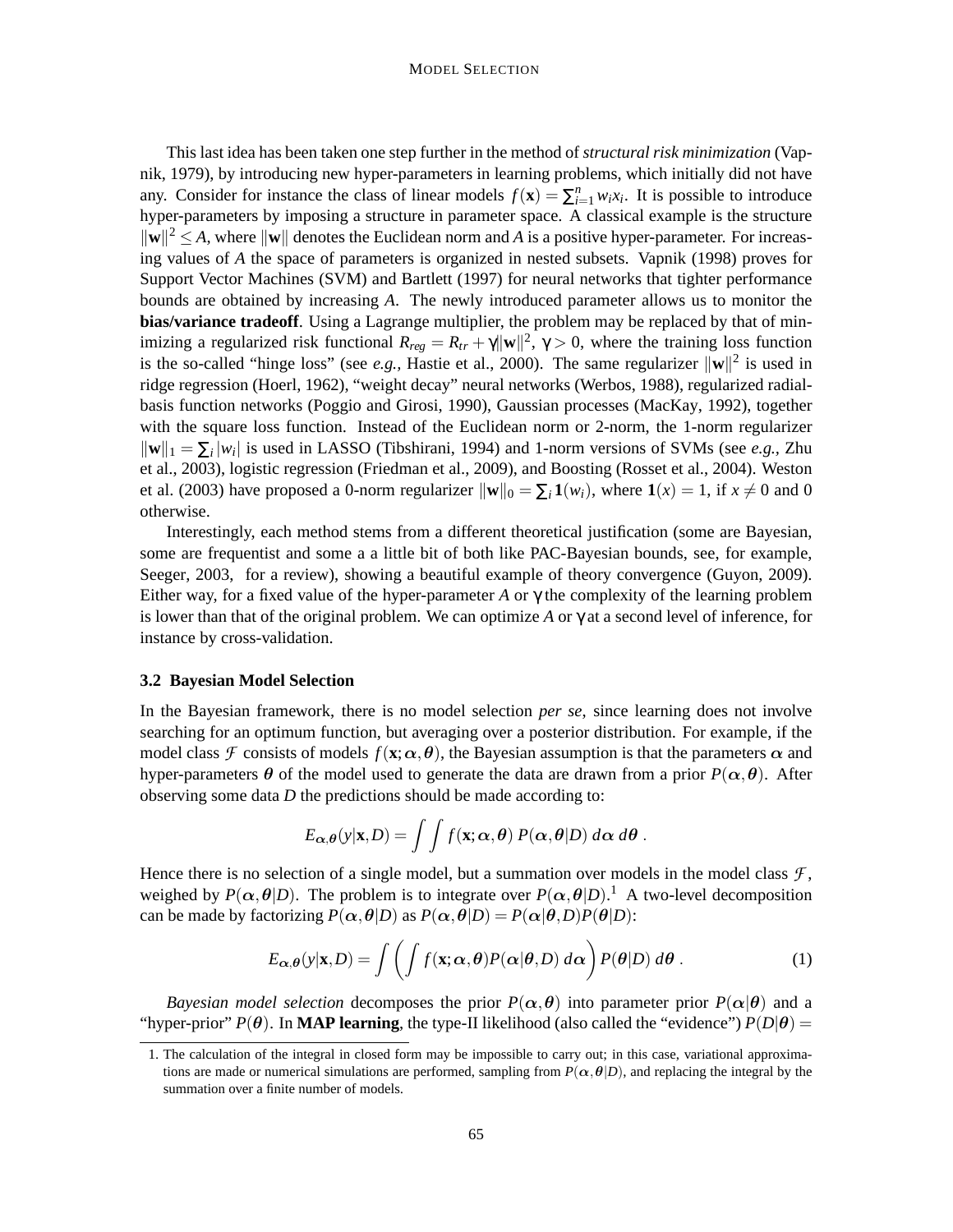$\sum_{\alpha} P(D|\alpha, \theta) P(\alpha|\theta)$  is maximized with respect to the hyper-parameters  $\theta$  (therefore assuming a flat prior for  $\theta$ ), while the "regular" parameters  $\alpha$  are obtained by maximizing the posterior  $\alpha^*$  =  $argmax_{\alpha} P(\alpha | \theta, D) = argmax_{\alpha} P(D | \alpha, \theta) P(\alpha | \theta).$ <sup>2</sup>

#### **3.3 Frequentist Model Selection**

While Bayesians view probabilities as being realized in the idea of "prior" and "posterior" knowledge of distributions, frequentists define probability in terms of *frequencies of occurrence of events*. In this section, the "frequentist" approach is equated with risk minimization.

There are obvious ties between the problem of *model selection* and that of *performance prediction*. *Performance prediction* is the problem of estimating the *expected risk* or *generalization error*  $R[f]$ . *Model selection* is the problem of adjusting the capacity or complexity of the models to the available amount of training data to avoid either **under-fitting** or **over-fitting**. Solving the *performance prediction* problem would also solve the *model selection* problem, but model selection is an easier problem. If we find an ordering index  $r[f]$  such that for all pairs of functions  $r[f_1] < r[f_2] \Rightarrow R[f_1] < R[f_2]$ , then the index allows us to correctly carry out *model selection*. Theoretical performance bounds providing a *guaranteed risk* have been proposed as ranking indices (Vapnik, 1998). Arguably, the tightness of the bound is of secondary importance in obtaining a good ranking index. Bounds of the form  $r[f] = R_{tr}[f] + \varepsilon(C/m_{tr})$ , where *C* characterizes the capacity or complexity of the model class, penalizes complex models, but the penalty vanishes as  $m_{tr} \rightarrow \infty$ . Some learning algorithms, for example, SVMs (Boser et al., 1992) or boosting (Freund and Schapire, 1996), optimize a *guaranteed risk* rather than the *empirical risk Rtr*[ *f* ], and therefore provide some guarantee of good *generalization*. Algorithms derived in this way have an embedded model selection mechanism. Other closely related penalty-based methods include Bayesian **MAP learning** and **regularization**.

Many models (and particularly *compound models* including feature selection, preprocessing, learning machine, and post-processing) are not associated with known performance bounds. Common practice among frequentists is to split available training data into *mtr* training examples to adjust parameters and *mva* validation examples to adjust hyper-parameters. In an effort to reduce variance, the validation error  $R_{va}[f]$  may be averaged over many data splits, leading to a crossvalidation (CV) estimator  $R_{CV}[f]$ . The most widely used CV method is *K-fold cross-validation*. It consists in partitioning training data into  $K \simeq (m_{tr} + m_{va})/m_{va}$  disjoint subsets of roughly equal sizes (up to rounding errors), each corresponding to one validation set (the complement being used as training set). In stratified cross-validation, the class proportions of the full data sets are respected in all subsets. The variance of the results may be reduced by performing *Q* times K-fold crossvalidation and averaging the results of the *Q* runs. Another popular method consists in holding out a single example at a time for validation purposes. The resulting cross-validation error is referred to as "leave-one-out" error  $R_{LOO}[f]$ . Some preliminary study design is necessary to determine the sufficient amount of test data to obtain a good estimate of the generalization error (Langford, 2005), the sufficient amount of training data to attain desired generalization performances, and an adequate split of the training data between training and validation set. See Guyon (2009) for a discussion of these issues.

<sup>2.</sup> In some Bayesian formulations of multi-layer Perceptrons, the evidence framework maximizes over  $\theta$  but marginalises over the weights, rather than maximizing, so in this case the MAP can apply to the parameters or the hyper-parameters or both.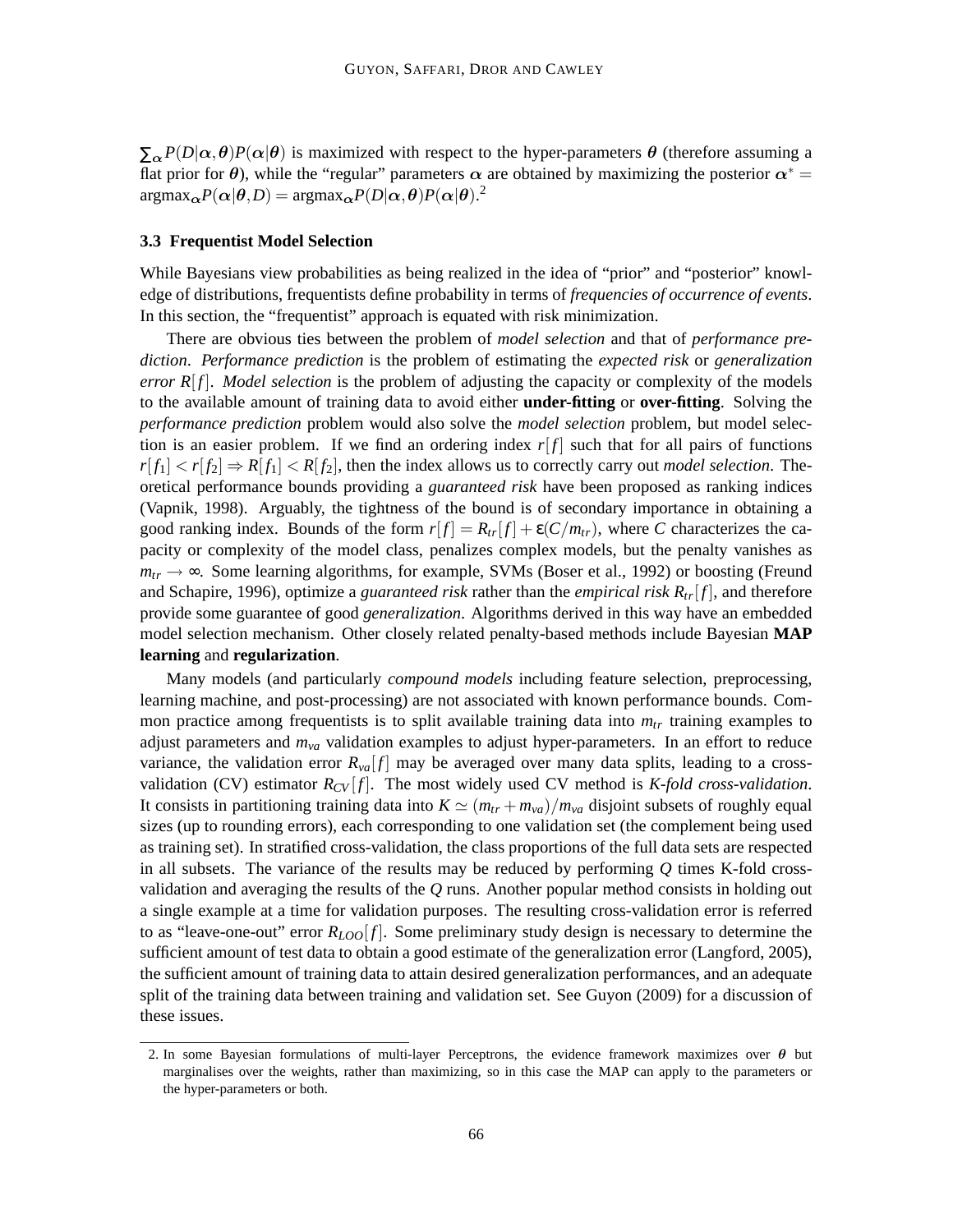# **4. Multi-level Inference: A Unifying View of Model Selection**

What is common among the various views of model selection is the idea of multiple levels of inference, each level corresponding to one set of parameters or hyper-parameters. Consider a two-level case for a model class  $f(\mathbf{x}; \alpha, \theta)$  parameterized by one set of parameters  $\alpha$  and one set of hyperparameters  $\theta$ . From the frequentist (risk minimization) point of view, instead of jointly optimizing a risk functional with respect to all parameters  $\alpha$  and  $\theta$ , one creates a hierarchy of optimization problems:<sup>3</sup>

$$
f^{**} = \operatorname{argmin}_{\theta} R_2[f^*, D], \text{ such that } f^* = \operatorname{argmin}_{\alpha} R_1[f, D] \tag{2}
$$

where  $R_1$  and  $R_2$  are first and second level risk functionals.

From the Bayesian point of view, the goal is to estimate the integral of Equation 1. There are striking similarities between the two approaches. To make the similarity more obvious, we can rewrite Equation 1 to make it look more like Equation 2, using the notation  $f^{**}$  for  $E_{\alpha,\theta}(y|\mathbf{x},D)$ :

$$
f^{**} = \int f^* e^{-R_2} d\theta
$$
, such that  $f^* = \int f e^{-R_1} d\alpha$  (3)

where  $R_1 = -\ln P(\alpha|\theta, D)$  and  $R_2 = -\ln P(\theta|D)$ . Note that in Bayesian multi-level inference  $f^*$ and  $f^{**}$  do not belong to  $\mathcal F$  but to  $\mathcal F^*$ , the closure of  $\mathcal F$  under convex combinations.

More generally, we define a *multi-level inference problem* as a learning problem organized into a hierarchy of learning problems. Formally, consider a machine learning toolkit which includes a choice of learning machines  $A[\mathcal{B}, R]$ , where  $\mathcal{B}$  is a model space of functions  $f(\mathbf{x}; \theta)$ , of parameters  $\theta$  and *R* is an evaluation function (e.g., a risk functional or a negative log posterior). We think of  $A[\mathcal{B},R]$  not as a procedure, but as an "object", in the sense of object oriented programming, equipped with a method "train", which processes data according to a training algorithm: $4$ 

$$
f^{**} = \text{train}(\mathcal{A}[\mathcal{B}, R_2], D); \tag{4}
$$

This framework embodies the second level of inference of both Equations 2 and 3. The solution *f*<sup>\*\*</sup> belongs to  $\mathcal{B}^*$ , the convex closure of  $\mathcal{B}$ . To implement the first level of inference, we will consider that  $\mathcal B$  is itself a learning machine and not just a model space. Its model space  $\mathcal F$  includes functions  $f(\mathbf{x}; \theta, \alpha)$  of variable parameters  $\alpha$  ( $\theta$  is fixed), which are adjusted by the "train" method of *B* :

$$
f^* = \text{train}(\mathcal{B}[\mathcal{F}, R_1], D); \tag{5}
$$

The solution  $f^*$  belongs to  $\mathcal{F}^*$ , the convex closure of  $\mathcal{F}$ . The method "train" of  $\mathcal{A}$  should call the method "train" of *B* as a subroutine, because of the nested nature of the learning problems of Equations 2 and 3. Notice that it is possible that different subsets of the data *D* are used at the different levels of inference.

We easily see two obvious extensions:

(i) *Multi-level inference:* Equation 4 and 5 are formally equivalent, so this formalism can be extended to more than two levels of inference.

<sup>3.</sup> It would be more correct if the argmin was assigned to parameters not functions, since the search domain is over parameters, and write  $\theta^{**} = \arg \min_{\theta} R_2[f^*, D]$ , such that  $\alpha^* = \arg \min_{\alpha} R_1[f, D], f^* = f(\mathbf{x}, \alpha^*)$ , but we adopt a shorthand to emphasize the similarities between the frequentist and Bayesian approaches.

<sup>4.</sup> We adopt a Matlab-style notation: the first argument is the object of which the function is a method; the function "train" is overloaded, there is one for each algorithm. The notations are inspired and adapted from the conventions of the Spider package and the CLOP packages (Saffari and Guyon, 2006).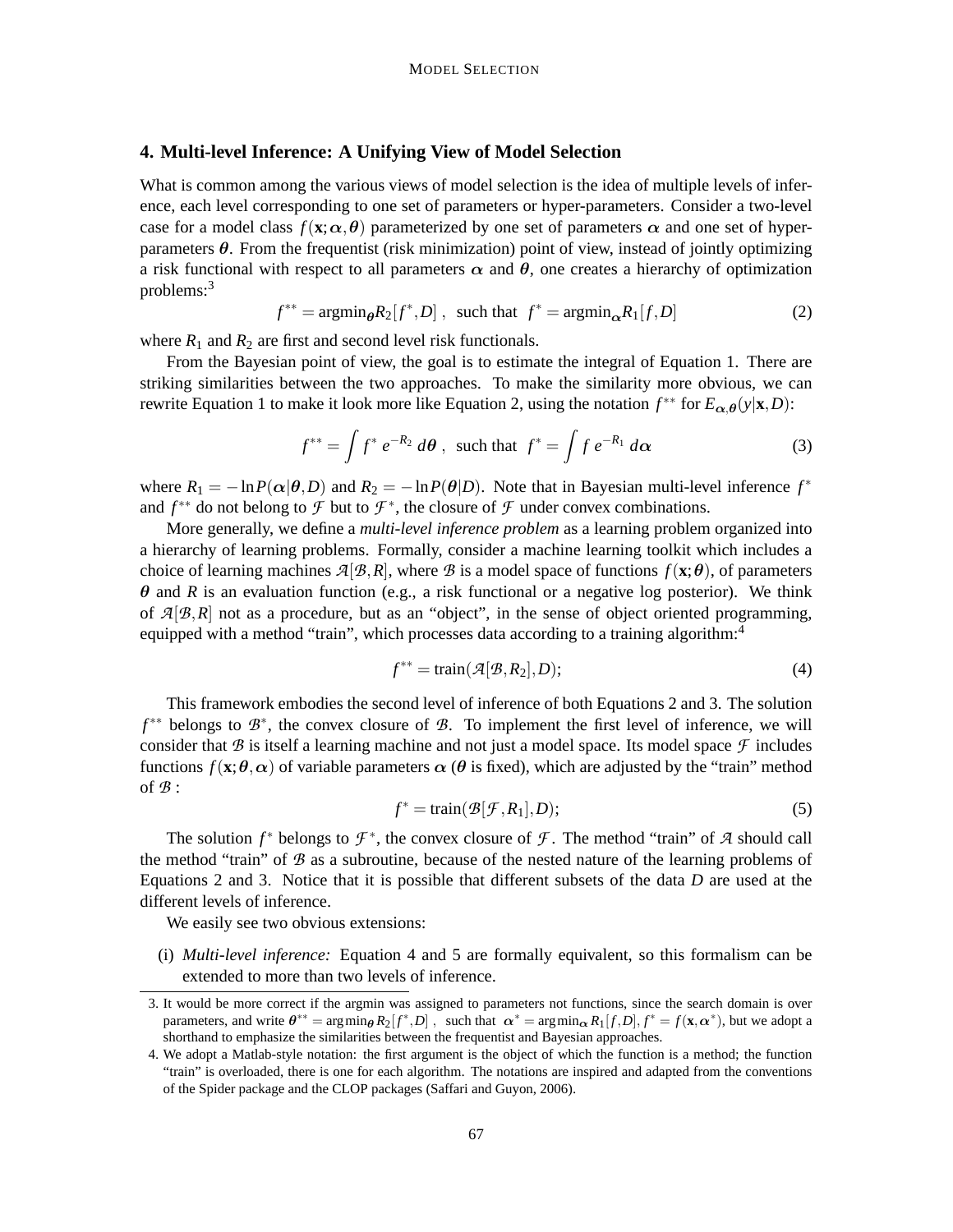(ii) *Ensemble methods:* The method "train" returns either a single model or a linear combination of models, so the formalism can include all ensemble methods.

We propose in the next section a new classification of *multi-level inference* methods, orthogonal to the classical Bayesian versus frequentist divide, referring to the way in which data are processed rather than the means by which they are processed.

# **5. Advances in Multi-level Inference**

We dedicate this section to reviewing the methods proposed in the collection of papers that we have edited. We categorize multi-level inference modules, each implementing one level of inference, into *filter*, *wrapper*, and *embedded methods*, borrowing from the conventional classification of feature selection methods (Kohavi and John, 1997; Blum and Langley, 1997; Guyon et al., 2006a). *Filters* are methods for narrowing down the model space, without training the learning machine. Such methods include preprocessing, feature construction, kernel design, architecture design, choice of prior or regularizers, choice of a noise model, and filter methods for feature selection. They constitute the highest level of inference<sup>5</sup>. *Wrapper methods* consider the learning machine as a black-box capable of learning from examples and making predictions once trained. They operate with a search algorithm in hyper-parameter space (for example grid search or stochastic search) and an evaluation function assessing the trained learning machine performances (for example the cross-validation error or the Bayesian evidence). They are the *middle-ware* of multi-level inference. *Embedded* methods are similar to wrappers, but they exploit the knowledge of the learning machine algorithm to make the search more efficient and eventually jointly optimize parameters and hyper-parameters, using multi-level optimization algorithms. They are usually used at the lowest level of inference.

# **5.1 Filters**

Filter methods include a broad class of techniques aiming to reduce the model space  $\mathcal F$  prior to training the learning machine. Such techniques may use "prior knowledge" or "domain knowledge", data from prior studies or from R&R (repeatability and reproducibility ) studies, and even the training data themselves. But they do not produce the final model used to make predictions. Several examples of filter methods are found in the collection of papers we have edited:

**Preprocessing and feature construction.** An important part of machine learning is to find a good data representation, but choosing an appropriate data representation is very domain dependent. In benchmark experiments, it has often been found that generating a large number of low-level features yields better result than hand-crafting a few features incorporating a lot of expert knowledge (Guyon et al., 2007). The feature set can then be pruned by feature selection. In the challenges we have organized (Clopinet, 2004-2009) the data were generally already preprocessed to facilitate the work of the participants. However, additional normalizations, space dimensionality reduction and discretization were often performed by the participants. Of all space dimensionality reduction methods *Principal Component Analysis* (PCA) remains the most widely used. Several top-ranking participants to challenges we organized used PCA, including Neal and Zhang (2006), winners of the NIPS 2003 feature selection challenge, and Lutz (2006), winner of the WCCI 2006 performance prediction

<sup>5.</sup> Preprocessing is often thought of as a "low-level" operation. However, with respect to model selection, the selection of preprocessing happens generally in the "outer loop" of selection, hence it is at the highest level.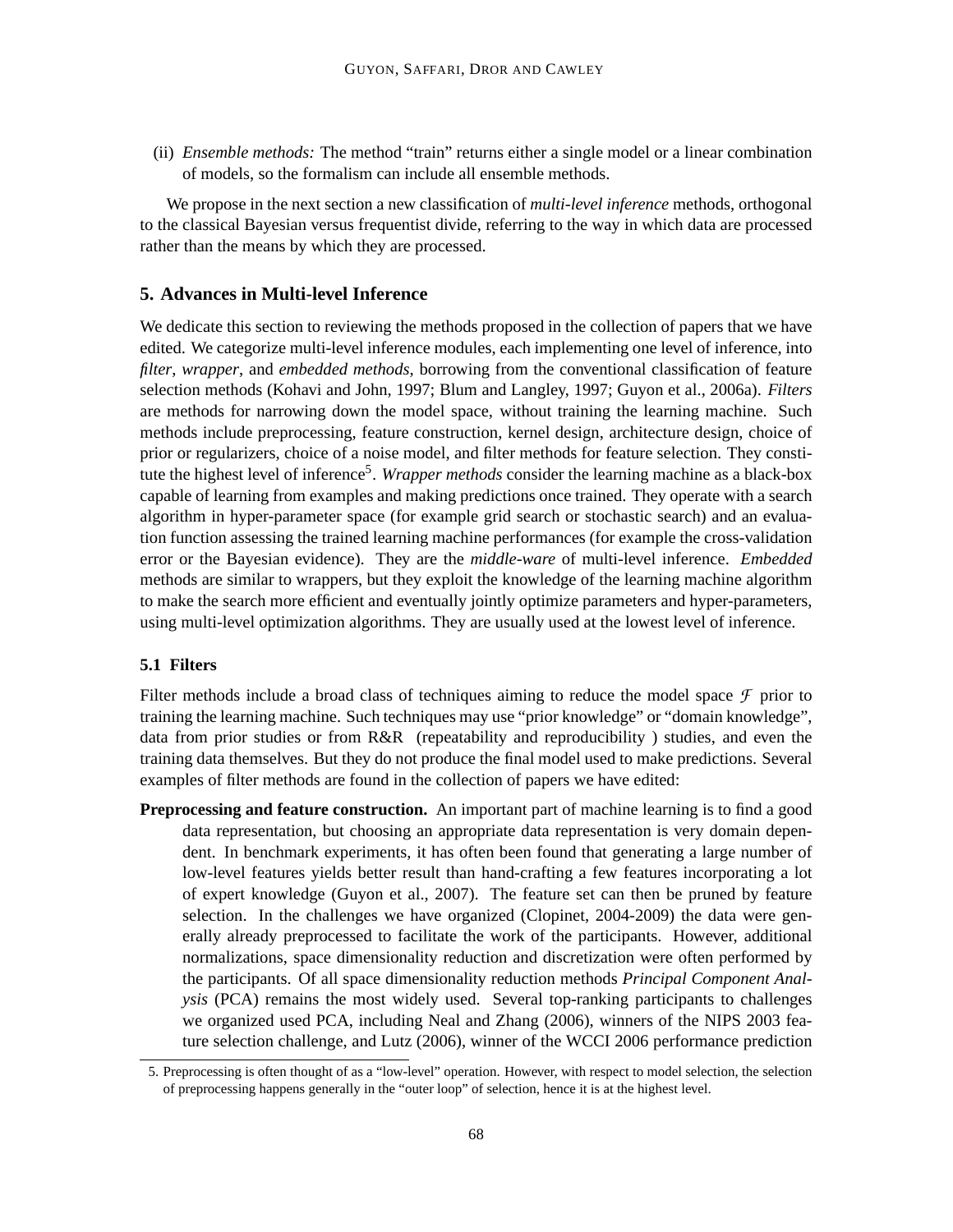challenge. *Clustering* is also a popular preprocessing method of dimensionality reduction, championed by Saeed (2009) who used a Bernoulli mixture model as an input to an artificial neural network. In his paper on data grid models Boulle (2009) proposes a new method of ´ *data discretization*. It can be used directly as part of a learning machine based on data grids (stepwise constant predictors) or as a preprocessing to other learning machines, such as the Na¨ıve Bayes classifier. Of particular interest in this paper is the use of *data dependent priors*.

- **Designing kernels and model architectures.** Special purpose neural network architectures implementing the idea of "weight sharing" such as Time Delay Neural Networks (Waibel, 1988) or two-dimensional convolutional networks (LeCun et al., 1989) have proved to be very effective in speech and image processing. More recently a wide variety of special purpose kernels have been proposed to incorporate domain knowledge in kernel learning algorithms. Examples include kernels invariant under various transforms (Simard et al., 1993; Pozdnoukhov and Bengio, 2006), string matching kernels (Watkins, 2000), and other sequence and tree kernels (Vishwanathan and Smola, 2003). Along these lines, in our collection of papers, Chloe´ Agathe Azencott and Pierre Baldi have proposed two-dimensional kernels for high-thoughput screening (Azencott and Baldi, 2009). Design effort has also be put into general purpose kernels. For instance, in the paper of Adankon and Cheriet (2009) , the SVM regularization hyper-parameter *C* (box-constraint) is incorporated in the kernel function. This facilitates the task of multi-level inference algorithms.
- **Defining regularizers or priors.** Designing priors  $P(f)$  or **regularizers**  $\Omega[f]$  or structuring parameter space into parameters and several levels of hyper-parameters can also be thought of as a filter method. Most priors commonly used do not embed domain knowledge, they just enforce Ockham's razor by favoring simple (smooth) functions or eliminating irrelevant features. Priors are also often chosen out of convenience to facilitate the closed-form calculation of Bayesian integrals (for instance the use of so-called "conjugate priors", see *e.g.,* Neal and Zhang, 2006). The 2-norm regularizer  $\Omega[f] = ||f||^2_{\mathcal{H}}$  for kernel ridge regression, Support Vector Machines (SVM) and Least-Square Support Vector Machines (LSSVM) have been applied with success by many top-ranking participants of the challenges we organized. Gavin Cawley was co-winner of the WCCI 2006 performance prediction challenge using LSSVMs (Cawley, 2006). Another very successful regularizer is the **Automatic Relevance Determination** (ARD) prior. This regularizer was used in the winning entry of Radford Neal in the NIPS 2003 feature selection challenge (Neal and Zhang, 2006). Gavin Cawley also made top ranking reference entries in the IJCNN 2007 ALvsPK challenge (Cawley and Talbot, 2007b) using a similar ARD prior. For linear models, the 1-norm regularizer  $\|\mathbf{w}\|$  is also popular (see *e.g.,* Pranckeviciene and Somorjai, 2009), but this has not been quite as successful in challenges as the 2-norm regularizer or the ARD prior.
- **Noise modeling.** While the prior (or the regularizer) embeds our prior or domain knowledge of the model class, the likelihood (or the loss function) embeds our prior knowledge of the noise model on the predicted variable *y*. In regression, the square loss corresponds to Gaussian noise model, but other choices are possible. For instance, recently, Gavin Cawley and Nicola Talbot implemented Poisson regression for kernel machines (Cawley et al., 2007). For classification, the many loss functions proposed do not necessarily correspond to a noise model, they are often just bounding the 0/1 loss and are used for computational convenience. In the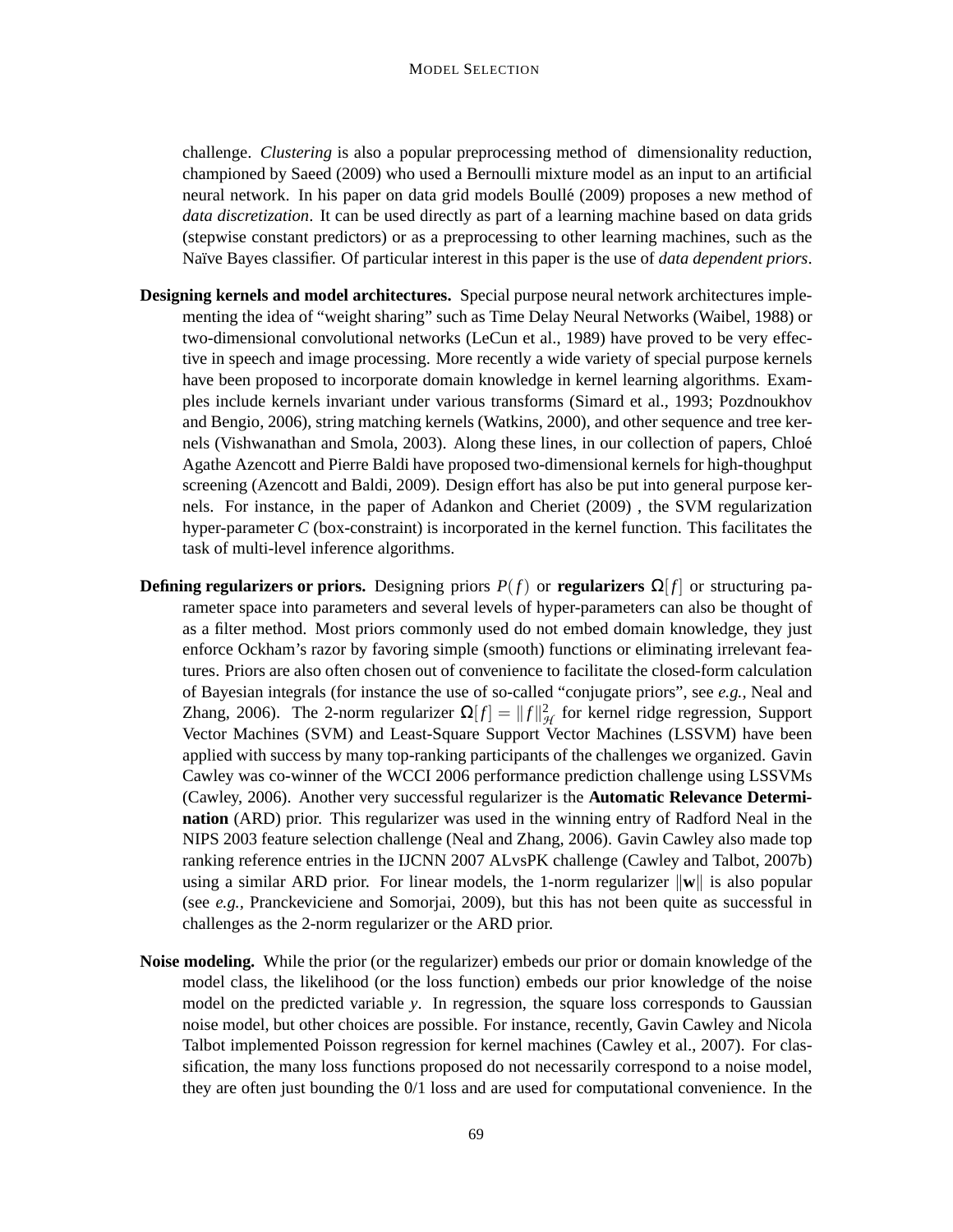Bayesian framework, an sigmoidal function is often used (like the logistic or probit functions) to map the output of a discriminant function  $f(\mathbf{x}_k)$  to probabilities  $p_k$ . Assuming target values  $y_k \in \{0, 1\}$ , the likelihood  $\Pi_k p_k^{y_k} (1 - p_k)^{1 - y_k}$  corresponds to the cross-entropy cost function  $\sum_k y_k \ln p_k + (1 - y_k) \ln(1 - p_k)$ . A clever piece-wise S-shaped function, flat on the asymptotes, was used in Chu et al. (2006) to implement sparsity for a Bayesian SVM algorithm. Noise modeling is not limited to noise models for the target *y*, it also concerns modeling noise on the input variables **x**. Many authors have incorporated noise models on **x** as part of the kernel design, for example, by enforcing invariance (Simard et al., 1993; Pozdnoukhov and Bengio, 2006). A simple but effective means of using a noise model is to generate additional training data by distorting given training examples. Additional "unsupervised" data is often useful to fit a noise model on the input variables **x**. Repeatability and reproducibility (*R*&*R*) studies may also provide data to fit a noise model.

**Feature selection filters.** Feature selection, as a filter method, allows us to reduce the dimensionality of the feature space, to ease the computations performed by learning machines. This is often a necessary step for computationally expensive algorithms such as neural networks. Radford Neal for instance, used filters based on univariate statistical tests to prune the feature space before applying his Bayesian neural network algorithm (Neal and Zhang, 2006). Univariate filters were also widely used in the KDD cup 2009, which involved classification tasks on a very large database, to cut down computations (Guyon et al., 2009b). Feature selection filters are not limited to univariate filters. Markov blanket methods, for instance, provide powerful feature selection filters (Aliferis et al., 2003). A review of filters for feature selection can be found in Guyon et al. (2006a, Chapter 3).

#### **5.2 Wrappers**

Wrapper methods consider learning machines as *black boxes* capable of internally adjusting their parameters  $\alpha$  given some data *D* and some hyper-parameter values  $\theta$ . No knowledge either of the architecture, of the learning machines, or of their learning algorithm should be required to use a wrapper. Wrappers are applicable to selecting a classifier from amongst a finite set of learning machines ( $\theta$  is then a discrete index), or an infinite set (for continuous values of  $\theta$ ). Wrappers can also be used to build ensembles of learning machines, including Bayesian ensembles. Wrappers use a *search algorithm* or a *sampling algorithm* to explore hyper-parameter space and an *evaluation function* (a risk functional  $R_D[f(\theta)]$ , a posterior probability  $P(f(\theta)|D)$ , or any model selection index  $r[f(\theta)]$ ) to assess the performance of the sample of trained learning machines, and, either select one single best machine or create an ensemble of machine voting to make predictions.

**Search and sampling algorithms.** Because the learning machines in the wrapper setting are "black boxes", we cannot sample directly from the posterior distribution  $P(f(\theta)|D)$  (or according to  $\exp$ *-R<sub>D</sub>*[ $f(\theta)$ ] or  $\exp$ *-r*[ $f(\theta)$ ]). We can only compute the evaluation function for given values of  $\theta$  for which we run the learning algorithm of  $f(\theta)$ , which internally adjusts its parameters  $\alpha$ . A **search strategy** defines which hyper-parameter values will be considered and in which order (in case a halting criterion ends the search prematurely). Gavin Cawley, in his challenge winning entries, used the Nelder-Mead simplex algorithm (Cawley and Talbot, 2007a). **Monte-Carlo Markov Chain MCMC methods** are used in Bayesian modeling to sample the posterior probability and have given good results in challenges (Neal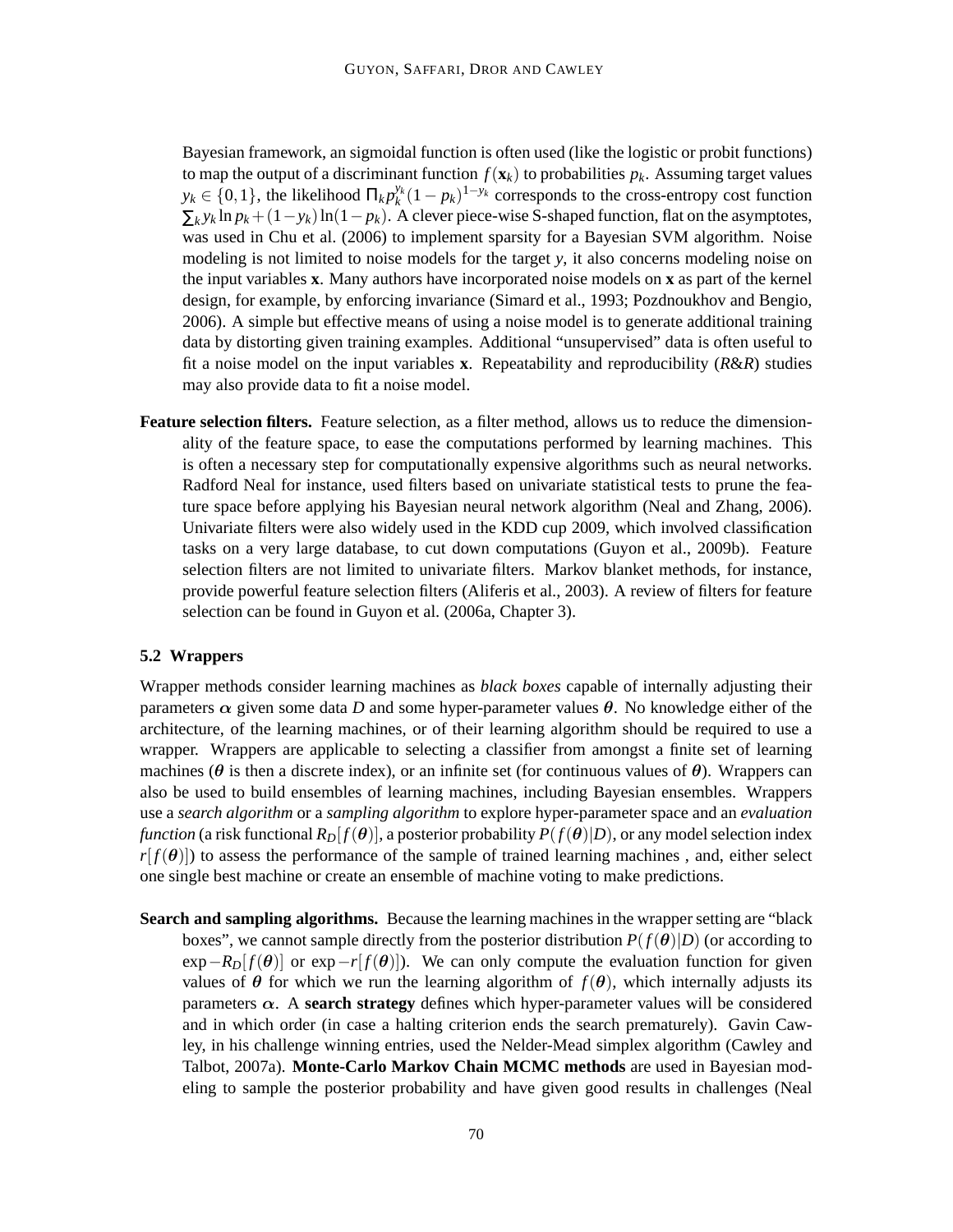and Zhang, 2006). The resulting ensemble is a simple average of the sampled functions  $F(\mathbf{x}) = (1/s)\sum_{i=1}^{s} f(\mathbf{x}|\boldsymbol{\theta}_k)$ . Wrappers for *feature selection* use all sort of techniques, but sequential *forward selection* or *backward elimination* methods are most popular (Guyon et al., 2006a, Chapter 4). Other stochastic search methods include biologically inspired methods such as *genetic algorithms* and *particle swarm optimization*. Good results have been obtained with this last method in challenges (H. J. Escalante, 2009), showing that extensive search does not necessarily yield over-fit solutions, if some regularization mechanism is used. The authors of that paper rely for that purpose on weight decay and early stopping. Frequentist ensemble methods, including Random Forests (Breiman, 2001) and Logitboost (Friedman et al., 2000) also gave good results in challenges (Lutz, 2006; Tuv et al., 2009; Dahinden, 2009).

**Evaluation functions.** For Bayesian approaches, the standard evaluation function is the "evidence", that is the marginal likelihood (also called type-II likelihood) (Neal and Zhang, 2006), or, in other words, the likelihood at the second level of inference. For frequentist approaches, the most frequently used evaluation function is the cross-validation estimator. Specifically, Kfold cross-validation is most often used (H. J. Escalante, 2009; Dahinden, 2009; Lutz, 2006; Reunanen, 2007). The values  $K = 10$  or  $K = 5$  are typically used by practitioners regardless of the difficulty of the problem (error rate, number of examples, number of variables). Computational considerations motivate this choice, but the authors report a relative insensitivity of the result in that range of values of *K*. The leave-one-out (LOO) estimator is also used, but due to its high variance, it should rather be avoided, except for computational reasons (see in Section 5.3 cases in which the LOO error is inexpensive to compute). These estimators may be poor predictors of the actual learning machine performances, but they are decent model selection indices, provided that the same data splits are used to compute the evaluation function for all models. For **bagging** methods (like Random Forests, Breiman, 2001), the bootstrap estimator is a natural choice: the "out-of-bag" samples, which are those samples not used for training, are used to predict performance. Using empirical estimators at the second level on inference poses the problem of possibly over-fitting them. Some authors advocate using evaluation functions based on prediction risk bounds: Koo and Kil (2008) and Claeskens et al. (2008) derive in this way information criteria for regression models (respectively called "modulus of continuity information criterion" or MCIC and "kernel regression information criterion" or KRIC) and Claeskens et al. (2008) and Pranckeviciene and Somorjai (2009) propose information criteria for classification problems (respectively called "support vector machine information criterion" SVMIC and "transvariation intensity"). The effectiveness of these new criteria is compared empirically in the papers to the classical "Akaike information criterion" or AIC (Akaike, 1973) and the "Bayesian information criterion" or BIC (Schwarz, 1978).

# **5.3 Embedded Methods**

Embedded methods are similar to wrappers. They need an evaluation function and a search strategy to explore hyper-parameter space. But, unlike wrapper methods, they exploit specific features of the learning machine architecture and/or learning algorithm to perform multi-level inference. It is easy to appreciate that knowledge of the nature and structure of a learning machine can allow us to search hyper-parameter space in a more efficient way. For instance, the function  $f(\mathbf{x}; \alpha, \theta)$  may be differentiable with respect to hyper-parameters  $\theta$  and it may be possible to use *gradient descent* to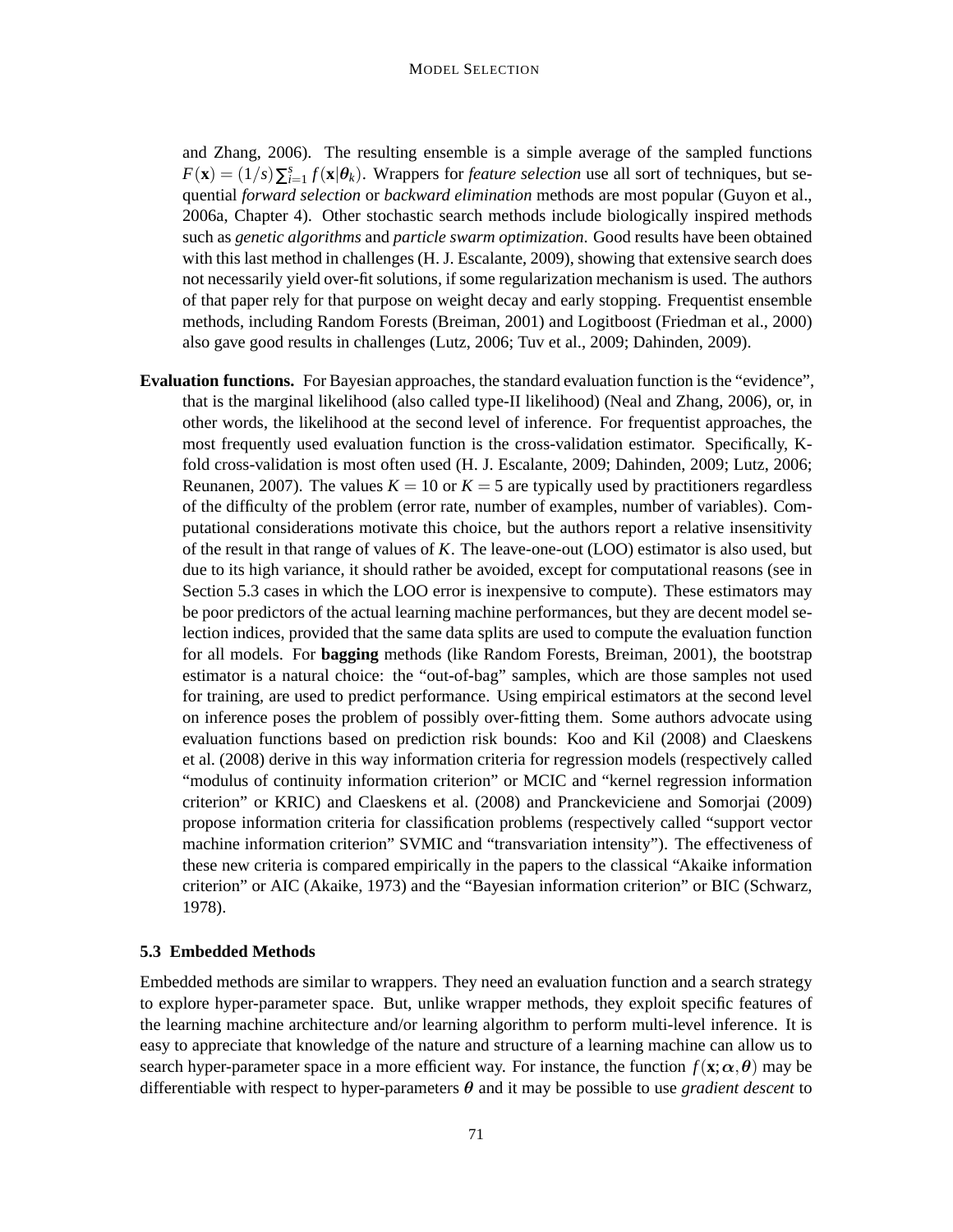optimize an evaluation function  $r[f]$ . Embedded methods have been attracting substantial attention within the machine learning community in the past few years because of the mathematical elegance of some of the new proposed methods.

- **Bayesian embedded methods.** In the Bayesian framework, the embedded search, sampling or summation over parameters and hyper-parameters is handled in an elegant and consistent way by defining priors both for parameters and hyper-parameters, and computing the posterior, perhaps in two steps, as indicated in Equation 3. Of course, it is more easily said than done and the art is to find methods to carry out this integration, particularly when it is analytically intractable. Variational methods are often used to tackle that problem. Variational methods convert a complex problem into a simpler problem, but the simplification introduces additional "variational" parameters, which must then be optimized, hence introducing another level of inference. Typically, the posterior is bounded from above by a family of functions parameterized by given variational parameters. Optimizing the variational parameters yields the best approximation of the posterior (see *e.g.,* Seeger, 2008). Bayesian pragmatists optimize the evidence (also called type-II likelihood or marginal likelihood) at the second level of inference, but non-purists sometimes have a last recourse to cross-validation. The contributions of Boullé (2007, 2009) stand out in that respect because they propose model selection methods for classification and regression, which have no last recourse to cross-validation, yet performed well in recent benchmarks (Guyon et al., 2008a, 2009b). Such methods have been recently extended to the less studied problem of rank regression (Hue and Boullé, 2007). The methods used are Bayesian in spirit, but make use of original data-dependent priors.
- **Regularized functionals.** In the frequentist framework, the choice of a prior is replaced by the choice of a regularized functional. Those are two-part evaluation functions including the empirical risk (or the negative log-likelihood) and a regularizer (or a prior). For kernel methods, a 2-norm regularizer is often used, yielding the classical penalized functional  $R_{reg}[f] =$  $R_{emp}[f] + \gamma ||f||^2 \mathcal{F}$ . Pranckeviciene and Somorjai (2009) explore the possibilities offered by a 1-norm regularizer. Such approaches provide an embedded method of feature selection, since the constraints thus imposed on the weight vector drive some weights to exactly zero. We emphasized in the introduction that, in some cases, decomposing the inference problem into multiple levels allows us to conveniently regain the convexity of the optimization problem involved in learning. Ye et al. (2008) propose a multiple kernel learning (MKL) method, in which the optimal kernel matrix is obtained as a linear combination of pre-specified kernel matrices, which can be brought back to a convex program. Few approaches are fully embedded and a wrapper is often used at the last level of inference. For instance, in kernel methods, the kernel parameters may be optimized by gradient descent on the regularized functional, but then the regularization parameter is selected by cross-validation. One approach is to use a bound on the generalization error at the second level of inference. For instance, Guermeur (2007) proposes such a bound for the multi-class SVM, which can be used to choose the values of the "soft margin parameter" C and the kernel parameters. Cross-validation may be preferred by practitioners because it has performed consistently well in benchmarks (Guyon et al., 2006b). This motivated Kunapuli et al. (2009) to integrate the search for optimal parameters and hyper-parameters into a multi-level optimization program, using a regularized functional at the lower level, and cross-validation at the upper level. Another way of integrating a second level of inference performed by cross-validation and the optimization of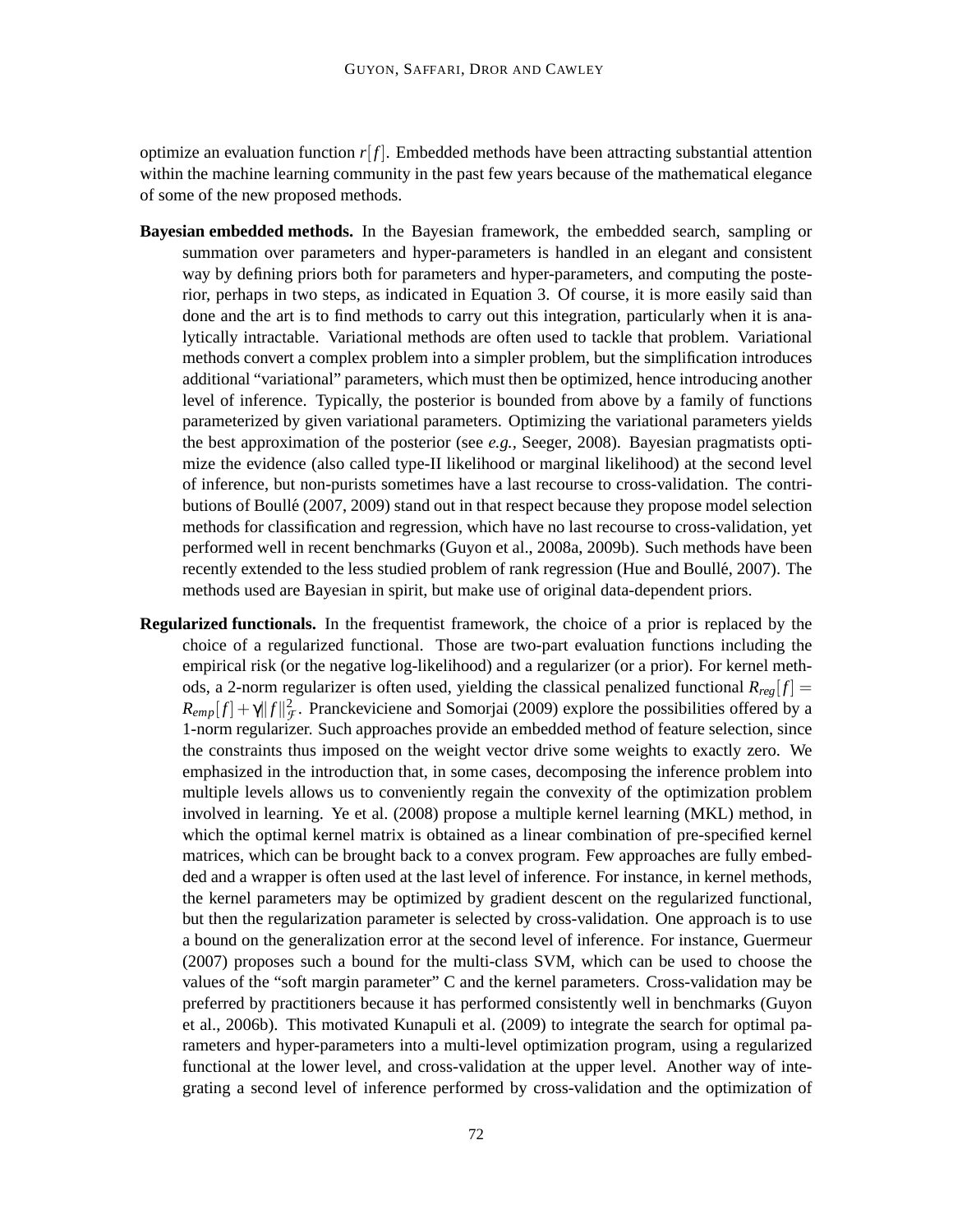a regularized functional at the first level of inference is to use a closed-form expression of the leave-one-out error (or a bound) and optimize it by gradient descent or another classical optimization algorithm. Such *virtual leave-one-out* estimators, requiring training a single classifier on all the data (see *e.g.,* Cawley and Talbot, 2007a; Debruyne et al., 2–8, in the collection of papers we have assembled).

# **6. Advanced Topics and Open Problems**

We have left aside many important aspects of model selection, which, space permitting, would deserve a longer treatment. We briefly discuss them in this section.

### **6.1 Ensemble Methods**

In Section 4, we have made an argument in favor of unifying *model selection* and *ensemble methods*, stemming either from a Bayesian or frequentist perspective, in the common framework of *multilevel optimization*. In Sections 5.1, 5.2, and 5.3, we have given examples of model selection and ensemble methods following *filter*, *wrapper* or *embedded* strategies. While this categorization has the advantage of erasing the dogmatic origins of algorithms, it blurs some of the important differences between model selection and ensemble methods. Ensemble methods can be thought of as a way of circumventing model selection by voting among models rather than choosing a single model. Recent challenges results have proved their effectiveness (Guyon et al., 2009b). Arguably, model selection algorithms will remain important in applications where model simplicity and data understanding prevail, but ever increasing computer power has brought ensemble methods to the forefront of multi-level inference techniques. For that reason, we would like to single out those papers of our collection that have proposed or applied ensemble methods:

Lutz (2006) used boosted shallow decision trees for his winning entries in two consecutive challenges. Boosted decision trees have often ended up among the top ranking methods in other challenges (Guyon et al., 2006a, 2009b). The particular implementation of Lutz of the Logitboost algorithm (Friedman et al., 2000) use a "shrinkage" regularization hyper-parameter, which seems to be key to attain good performance, and is adjusted by cross-validation as well as the total number of *base learners*. Dahinden (2009) successfully applied the Random Forest (RF) algorithm (Breiman, 2001) in the performance prediction challenge (Guyon et al., 2006b). She demonstrated that with minor adaptations (adjustment of the bias value for improved handling of unbalanced classes), the RF algorithm can be applied without requiring user intervention. RF continues to be a popular and successful method in challenges (Guyon et al., 2009b). The top ranking models use very large ensembles of hundreds of trees. One of the unique features of RF algorithms is that they subsample both the training examples and the features to build base learners. Using random subsets of features seems to be a winning strategy, which was applied by others to ensembles of trees using both boosting and bagging (Tuv et al., 2009) and to other base learners (Nikulin, 2009). Boulle (2007) ´ also adopts the idea of creating ensembles using base learners constructed with different subsets of features. Their base learner is the naïve Bayes classifier and, instead of using random subsets, they select subsets with a forward-backward method, using a maximum A Posteriori (MAP) evaluation function (hence not requiring cross-validation). The base learners are then combined with an weighting scheme based on an information theoretic criterion, instead on weighting the models with the posterior probability as in Bayesian model averaging. This basically boils down to using the logarithm of the posterior probabilities instead of the posterior probabilities themselves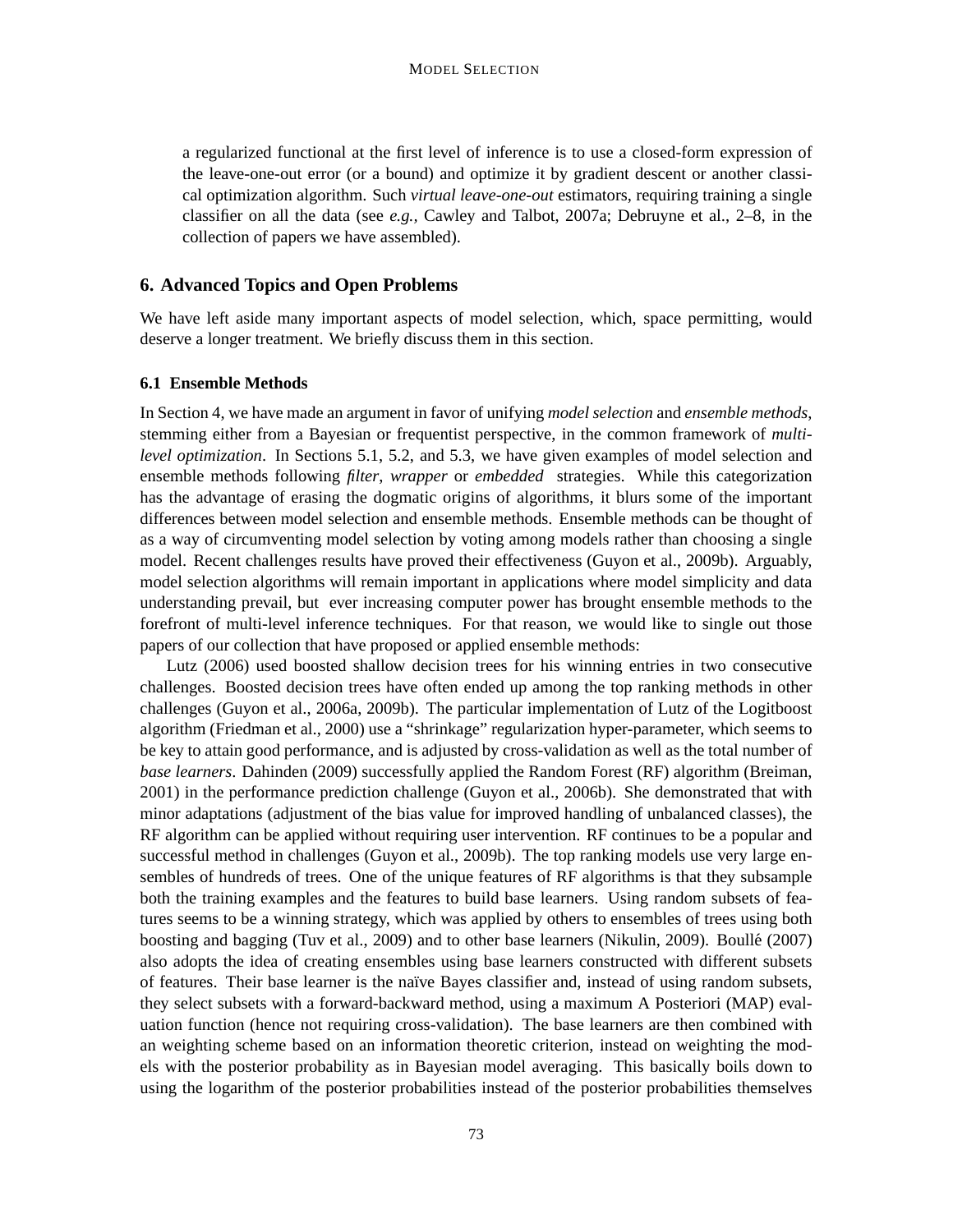for weighting the models. The weights have an interpretation in terms of model compressibility. The authors show that this strategy outperforms Bayesian model averaging on several benchmark data sets. This can be understood by the observation that when the posterior distribution is sharply peaked around the posterior mode, averaging is almost the same as selecting the MAP model. Robustness is introduced by performing a more balanced weighting of the base learners. In contrast with the methods we just mentioned, which choose identical base learners (trees of naïve Bayes), other successful challenge participants have built heterogeneous ensembles of learning machines (including, for example, linear models, kernel methods, trees, naïve Bayes, and neural networks), using cross-validation to evaluate their candidates for inclusion in the ensemble (Wichard, 2007; IBM team, 2009). While Wichard (2007) evaluates classifiers independently, IBM team (2009) uses a forward selection method, adding a new candidate in the ensemble based on the new performance of the ensemble.

# **6.2 PAC Bayes Approaches**

Unifying Bayesian and frequentist model selection procedures under the umbrella of *multi-level inference* may shed new light on correspondences between methods and have a practical impact on the design of toolboxes incorporating model selection algorithms. But there are yet more synergies to be exploited between the Bayesian and the frequentist framework. In this section, we would like to capture the spirit of the PAC Bayes approach and outline possible fruitful directions of research.

The PAC learning framework (Probably Approximately Correct), introduced by Valiant (1984) and later recognized to closely resemble the approach of the Russian school popularized in the US by Vapnik (1979), has become the beacon of frequentist learning theoretic approaches. It quantifies the generalization performance (the *Correct* aspect) of a learning machine via performance bounds (the *Approximate* aspect) holding in probability (the *Probable* aspect):

$$
Prob [(R[f]-R_{emp}[f]) \le \varepsilon(\delta)] \ge (1-\delta) ,
$$

In this equation, the confidence interval  $\varepsilon(\delta)$  (*Approximate* aspect) bounds, with probability (1−δ) (*Probable* aspect),the difference between the *expected risk* or generalization error *R*[ *f* ] and the *empirical risk*<sup>6</sup>  $R_{emp}[f]$  (*Correct* aspect). Recently, many bounds have been proposed to quantify the generalization performance of algorithms (see *e.g.,* Langford, 2005, for a review). The idea of deriving new algorithms, which optimize a bound ε(δ) (*guaranteed risk* optimization) has been popularized by the success of SVMs (Boser et al., 1992) and boosting (Freund and Schapire, 1996).

The PAC framework is rooted in the frequentist philosophy of defining probability in terms of *frequencies of occurrence of events* and bounding differences between mathematical expectations and frequencies of events, which vanish with increasingly large sample sizes (law of large numbers). Yet, since the pioneering work of Haussler et al. (1994), many authors have proposed so-called PAC-Bayes bounds. Such bounds assess the performance of existing Bayesian algorithms (see *e.g.,* Seeger, 2003), or are used to derive new Bayesian algorithms optimizing a guaranteed risk functional (see Germain et al. 2009 and references therein).

This is an important paradigm shift, which bridges the gap between the frequentist *structural risk minimization* approach to model selection (Vapnik, 1998) and the *Bayesian prior* approach.

<sup>6.</sup> at the first level of inference, this would be the training error  $R_{tr}[f]$ ; at the second level of inference this may be the validation error  $R_{va}[f]$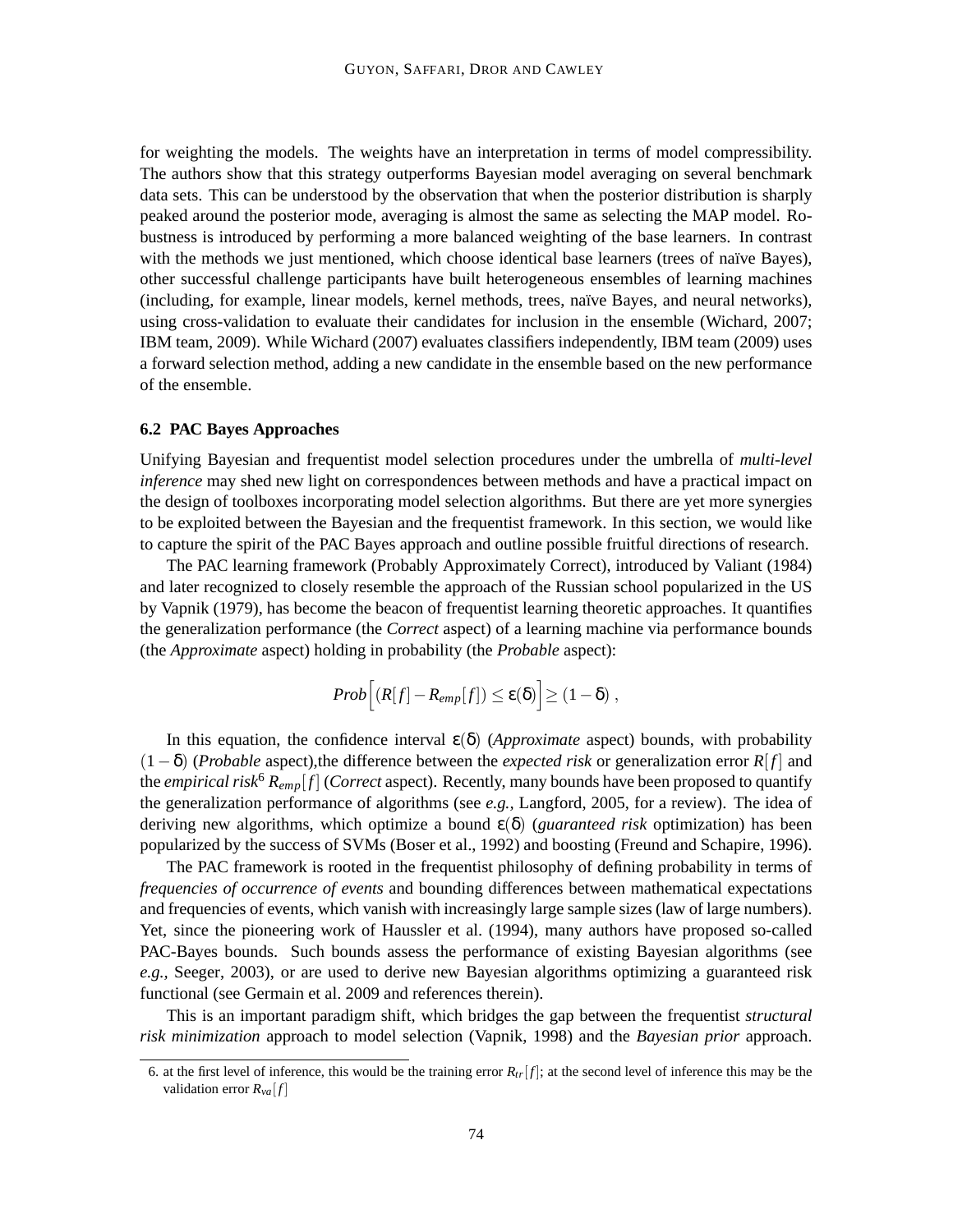It erases the need for assuming that *the model used to fit the data comes from a concept space of functions that generated the data*. Instead, priors may be used to provide a "structure" on a chosen model space (called *hypothesis space* to distinguish it from the *concept space*), which does not necessarily coincide with the *concept space*, of which we often know nothing. Reciprocally, we can interpret structures imposed on a hypothesis space as our prior belief that certain models are going to perform better than others (see, for instance, the examples at the end of Section 3.1).

This opens the door to also regularizing the second level of inference by using performance bounds on the cross-validation error, as was done for instance in Cawley and Talbot (2007a) and Guyon (2009).

# **6.3 Open Problems**

- **Domain knowledge:** From the earliest embodiments of Okcham's razor using the number of free parameters to modern techniques of regularization and bi-level optimization, model selection has come a long way. The problem of finding the right structure remains, the rights prior or the right regularizer. Hence know-how and domain knowledge are still required. But in a recent challenge we organized called "agnostic learning *vs.* prior knowledge" (Guyon et al., 2008b) it appeared that the relatively small incremental improvements gained with prior knowledge came at the expense of important human effort. In many domains, collecting more data is less costly than hiring a domain expert. Hence there is pressure towards improving machine learning toolboxes and, in particular equipping them with model selection tools. For the competitions we organized (Clopinet, 2004-2009), we made a toolbox available with stateof-the-art models (Saffari and Guyon, 2006), which we progressively augmented with the best performing methods. The Particle Swarm Optimization (PSO) model selection method can find the best models in the toolbox and reproduce the results of the challenges (H. J. Escalante, 2009). Much remains to be done to incorporate filter and wrapper model selection algorithms in machine learning toolboxes.
- **Unsupervised learning:** Multi-level optimization and model selection are also central problems for **unsupervised learning**. When no target variable is available as "teaching signal" one can still define regularized risk functionals and multi-level optimization problems (Smola et al., 2001). Hyper-parameters (e.g., "number of clusters") can be adjusted by optimizing a second level objective such as model stability (Ben-Hur et al., 2002), which is an erzatz of cross-validation. The primary difficulty with model selection for unsupervised learning is to validate the selected model. To this day, there is no consensus on how to benchmark methods, hence it is very difficult to quantify progress in this field. This is why we have so far shied away from evaluating unsupervised learning algorithms, but this remains on our agenda.
- **Semi-supervised learning:** Very little has been done for model selection in **semi-supervised learning** problems, in which only some training instances come with target values. Semisupervised tasks can be challenging for traditional model selection methods, such as crossvalidation, because the number of labeled data is often very small. Schuurmans and Southey (2001) used the unlabeled data to test the consistency of a model, by defining a metric over the hypothesis space. Similarly, Madani et al. (2005) introduced the co-validation method, which uses the disagreement of various models on the predictions over the unlabeled data as a model selection tool. In some cases there is no performance gain by using the unlabeled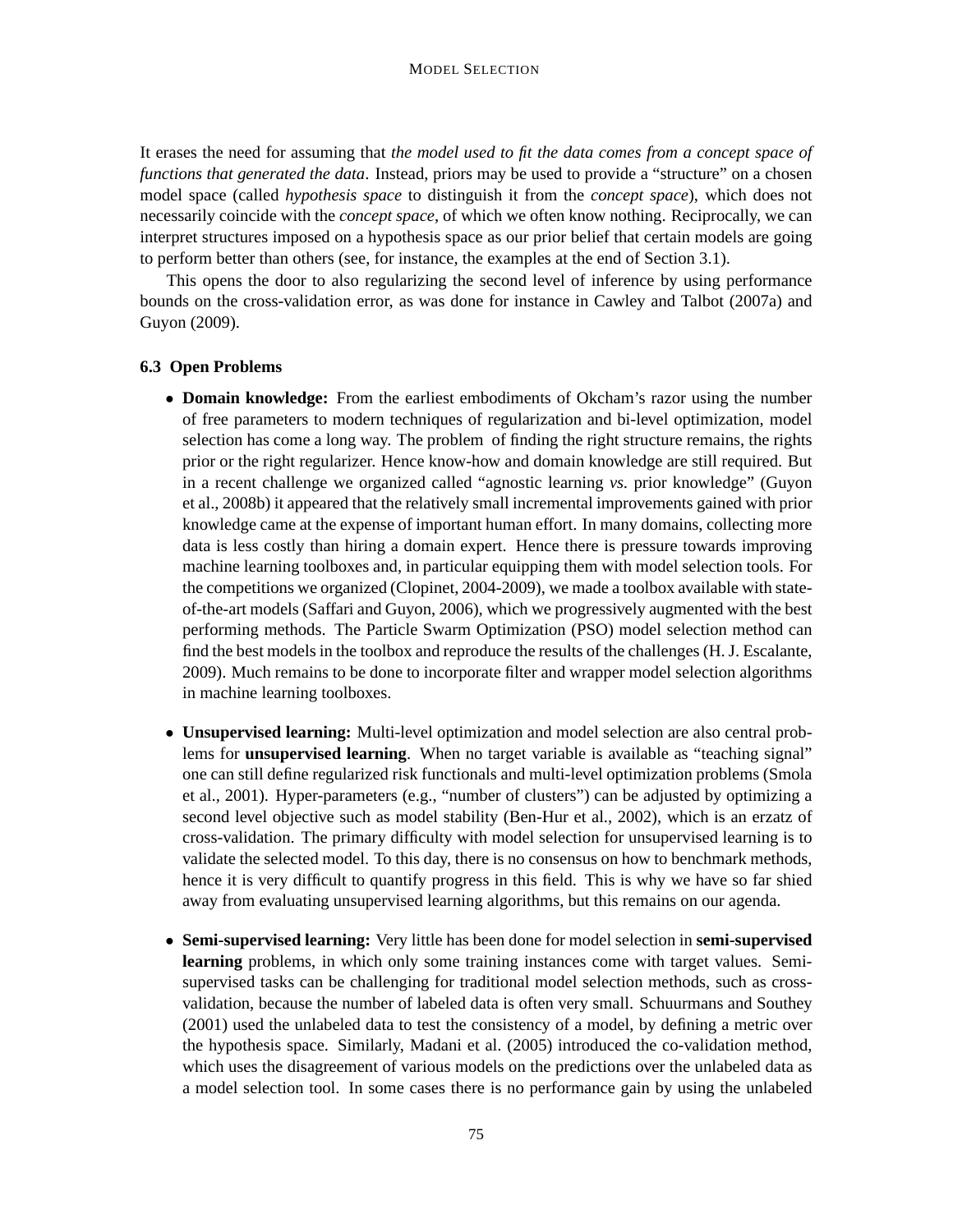data for training (Singh et al., 2008). Deciding whether all or part of the unlabeled data should be used for training (*data selection*) may also be considered a model selection problem.

- **Non** *i.i.d.* **data:** The problem of non *i.i.d.* data raises a number of other questions because if there are significant differences between the distribution of the training and the test data, the cross-validation estimator may be worthless. For instance, in causal discovery problems, training data come from a "natural" distribution while test data come from a different "manipulated" distribution (resulting from some manipulations of the system by an external agent, like clamping a given variable to given values). Several causal graphs may be consistent with the "natural distribution" (not just with the training data, with the true unknown distribution), but yield very different predictions of manipulated data. Rather selecting a single model, it make more sense to select a model class. We have started a program of data exchange and benchmarks to evaluate solutions to such problems (Guyon et al., 2008a, 2009a).
- **Computational considerations:** The selection of the model best suited to a given application is a multi-dimensional problem in which prediction performance is only one of the dimensions. Speed of model building and processing efficiency of deployed models are also important considerations. Model selection algorithms (or ensemble methods) which often require many models to be trained (e.g., wrapper methods with extensive search strategies and using cross-validation to validate models) may be unable to build solutions in a timely manner. At the expense of some acceptable loss in prediction performance, methods using *greedy search strategies* (like forward selection methods) and *single-pass evaluation functions* (requiring the training of only a single model to evaluate a given hyper-parameter choice), may considerably cut the training time. Greedy search methods include forward selection and backward elimination methods. Single-pass evaluation functions include penalized training error functionals (regularized functionals, MAP estimates) and virtual-leave-one-out estimators. The latter allows users to compute the leave-one-out-error at almost no additional computational expense than training a single predictor on all the training data (see *e.g.,* Guyon et al., 2006a, Chapter 2, for a review). Other tricks-of-the-trade include following *regularization paths* to sample the hyper-parameter space more effectively (Rosset and Zhu, 2006; Hastie et al., 2004). For some models, the evaluation function is piecewise linear between a few discontinuous changes occurring for a few finite hyper-parameter values. The whole path can be reconstructed from only the values of the evaluation function at those given points. Finally, Reunanen (2007) proposed clever ways of organizing nested cross-validation evaluations in multiple level of inference model selection using cross-indexing. The author also explored the idea of spending more time to refine the evaluation of the most promising models. Further work needs to be put into model selection methods, which simultaneously address multiple objectives, including optimizing prediction performance and computational cost.

# **7. Conclusion**

In the past twenty years, much effort has been expended towards finding the best regularized functionals. The many embodiments of Ockham's razor in machine learning have converged towards similar regularizers. Yet, the problem of model selection remains because we need to optimize the regularization parameter(s) and often we need to select among various preprocessings, learning machines, and post-processings. In the proceedings of three of the challenges we organized around the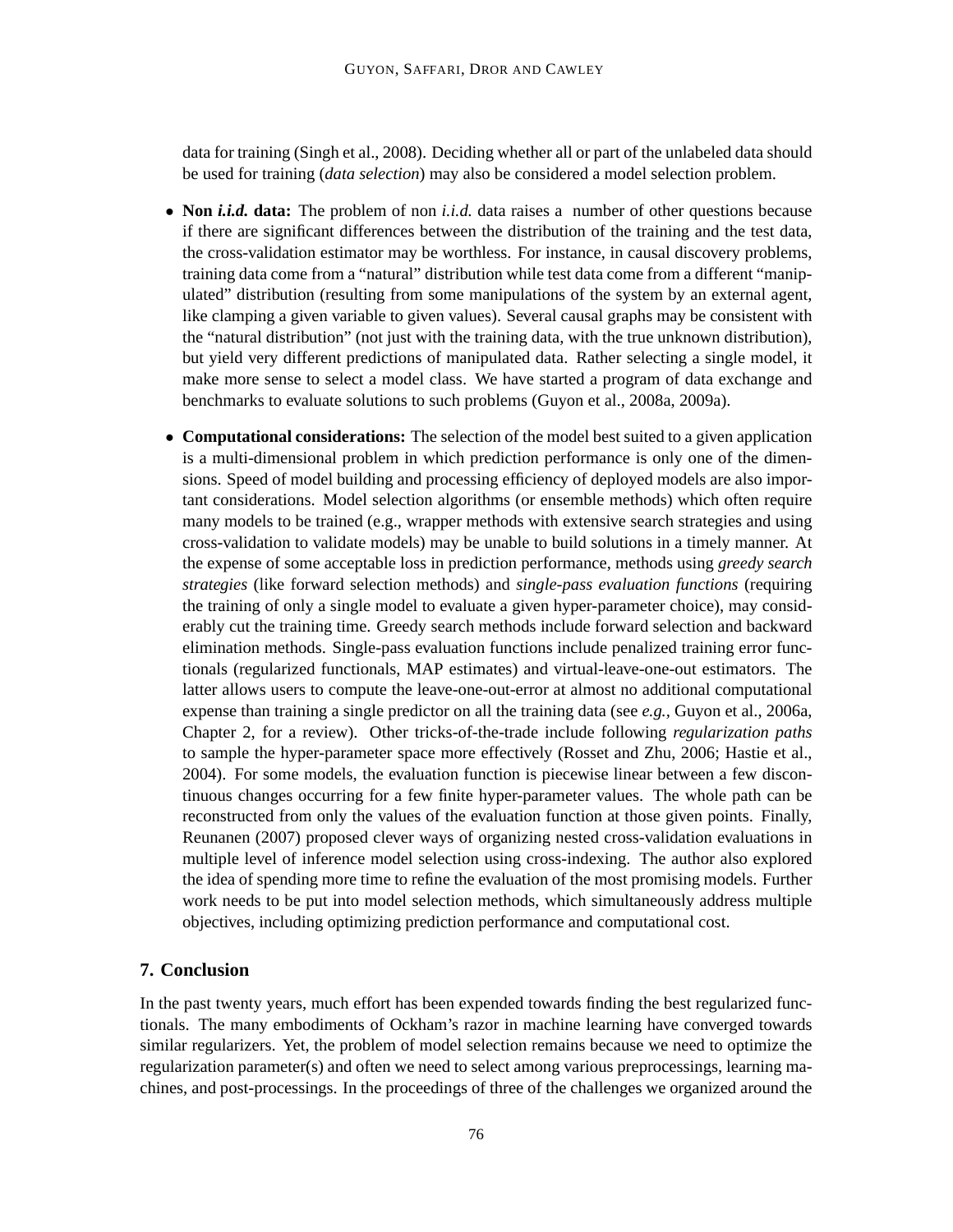problem of model selection, we have collected a large number of papers, which testify to the vivid activity of the field. Several researchers do not hesitate to propose heretic approaches transcending the usual "frequentist" or Bayesian dogma. We have seen the idea of using the Bayesian machinery to design regularizers with "data-dependent priors" emerge (Boulle, 2007, 2009), much like a ´ few years ago data-dependent performance bounds (Bartlett, 1997; Vapnik, 1998) and PAC-Bayes bounds (Haussler et al., 1994; Seeger, 2003) revolutionized the "frequentist" camp, up to then very fond of uniform convergence bounds and the VC-dimension (Vapnik and Chervonenkis, 1971). We have also seen the introduction of regularization of cross-validation estimators using Bayesian priors (Cawley and Talbot, 2007a). Ensemble methods may be thought of as a way of circumventing model selection. Rather, we think of model selection and ensemble methods as two options to perform multi-level inference, which can be formalized in a unified way.

Within this general framework, we have categorized approaches into *filter*, *wrapper* and *embedded* methods. These methods complement each other and we hope that in a not too distant future, they will be integrated into a consistent methodology: Filters first can prune model space; Wrappers can perform an outer level model selection to select pre/post processings and feature subsets; Embedded methods can perform an inner level hyper-parameter selection integrated within a bi-level optimization program. We conclude that we are moving towards a unified framework for model selection and there is a beneficial synergy between methods, both from a theoretical and from a practical perspective.

# **Acknowledgments**

This project was supported by the National Science Foundation under Grant N0. ECS-0424142. Amir Saffari was supported by the Austrian Joint Research Project Cognitive Vision under projects S9103-N04 and S9104-N04. Any opinions, findings, and conclusions or recommendations expressed in this material are those of the authors and do not necessarily reflect the views of the National Science Foundation.

## **Appendix A. Glossary**

**Automatic Relevance Determination (ARD) prior.** The ARD prior was invented for neural networks (MacKay, 1992): all network input variables and all neuron outputs (internal features) are weighed by a scaling factor κ*<sup>i</sup>* , before being independently weighted by the network connections. A hyper-prior must be chosen to favor small values of the  $\kappa_i$ , which makes the influence of irrelevant variables or features naturally fade away. For kernel methods, ARD falls under the same framework as the  $||f||^2_{\mathcal{H}}$  regularizer, for a special class of kernels using variable (feature) scaling factors. For instance, the ARD prior is implemented by defining the Gaussian kernel (for positive hyper-parameters κ*i*):

$$
K(\mathbf{x}_h,\mathbf{x}_k)=\exp\left\{-\sum_{j=1}^n\kappa_i(x_{h,j}-x_{k,j})^2\right\}
$$

instead of the regular Gaussian kernel  $K(\mathbf{x}_h, \mathbf{x}_k) = \exp\{-\kappa ||\mathbf{x}_h - \mathbf{x}_k||^2\}$ .

**Base learner.** In an ensemble method, the individual learning machines that are part of the ensemble.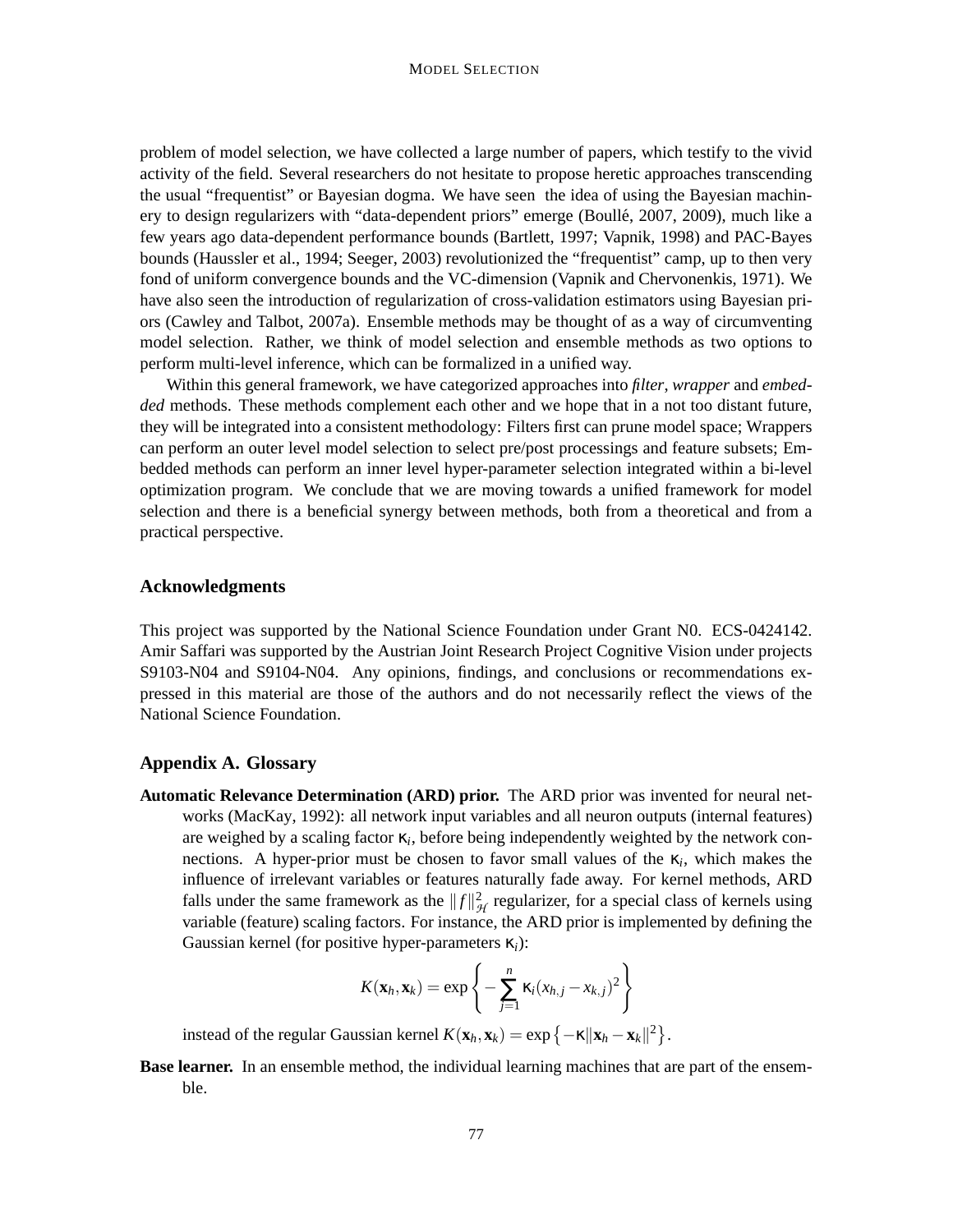- **Bagging.** Bagging stands for bootstrap aggregating. Bagging is a parallel ensemble method (all **base learners** are built independently from training data subsets). Several data subsets of size *m* are drawn independently with replacement from the training set of *m* examples. On average each subset thus built contains approximately 2/3 of the training examples. The ensemble predictions are made by averaging the predictions of the baser learners. The ensemble approximates  $E_D(f(\mathbf{x}, D))$ , where  $f(\mathbf{x}, D)$  is a function from the model class F, trained with *m* examples and  $E_D(.)$  is the mathematical expectation over all training sets of size *m*. The rationale comes from the **bias/variance decomposition** of the **generalization error**. The "out-of-bag" samples (samples not used for learning for each data subset drawn for training) may be used to create a bootstrap prediction of performance.
- **Bayesian learning.** Under the Bayesian framework, it is assumed that the data were generated from a double random process: (1) a model is first drawn according to a **prior** distribution in a **concept space**; (2) data are produced using the model. In the particular case of supervised learning, as for **maximum likelihood learning**, a three-part data generative model is assumed:  $P(\mathbf{x})$ ,  $f \in \mathcal{F}$ , and a zero-mean noise model. But, it is also assumed that the function *f* was drawn according to a prior distribution  $P(f)$ . This allows us to compute the probability of an output *y* given an input **x**,  $P(y|\mathbf{x}) = \int_{f \in \mathcal{F}} P(y|\mathbf{x}, f) dP(f)$ , or its mathematical expectation  $E(y|\mathbf{x}) = \int_{f \in \mathcal{F}} f(\mathbf{x}) dP(f)$ , averaging out the noise. After training data *D* are observed, the prior  $P(f)$  is replaced by the **posterior**  $P(f|D)$ . The mathematical expectation of *y* given **x** is estimated as:  $E(y|\mathbf{x}, D) = \int_{f \in \mathcal{F}} f(\mathbf{x}) dP(f|D)$ . Hence, learning consists of calculating the posterior distribution  $P(f|D)$  and integrating over it. The predictions are made according to  $E(y|\mathbf{x}, D)$ , a function not necessarily belonging to *F*. In the case of classification,  $E(y|\mathbf{x}, D)$ does not take values in  $\mathcal Y$  (although thresholding the output just takes care of the problem). If we want a model in  $\mathcal F$ , we can use the Gibbs algorithm, which picks one sample in  $\mathcal F$  according to the posterior distribution  $P(f|D)$ , or use the **MAP learning** approach. In Bayesian learning, analytically integrating over the posterior distribution is often impossible and the integral may be approximated by finite sum of models, weighted by positive coefficients (see **variational methods**) or by sampling models from the posterior distribution (see **Weighted majority algorithm** and **Monte-Carlo Markov Chain** or MCMC). The resulting estimators of  $\hat{E}(y|\mathbf{x},D)$  are convex combinations of functions in  $\mathcal F$  and, in that sense, Bayesian learning is similar to **ensemble methods**.
- **Bias/variance decomposition.** In the case of a least-square loss, the bias/variance decomposition is given by  $E_D[(f(\mathbf{x}; D) - E[y|\mathbf{x}])^2] = (E_D[f(\mathbf{x}; D)] - E(y|\mathbf{x}))^2 + E_D[(f(\mathbf{x}; D) - E_D[f(\mathbf{x}; D)])^2].$ The second term (the "variance" of the estimator  $f(\mathbf{x}, D)$ ) vanishes if  $f(\mathbf{x}; D)$  equals  $E_D[f(\mathbf{x}; D)$ . The motivates the idea of using an approximation of  $E_D[f(\mathbf{x};D)]$  as a predictor. In **bagging** the approximation is obtained by averaging over functions trained from *m* examples drawn at random with replacement from the training set *D* (bootstrap method). The method works best if *F* is not biased (i.e., contains  $E(y|\mathbf{x})$ ). Most models with low bias have a high variance and vice versa, hence the well-known bias/variance tradeoff.
- **Concept space.** A space of data generative models from which the data are drawn. Not to be confused with **model space** or **hypothesis space**.
- **Empirical risk.** An estimator of the **expected risk** that is the average of the loss over a finite number of examples drawn according to  $P(\mathbf{x}, y)$ :  $R_{emp} = (1/m)\sum_{k=1}^{m} L(f(\mathbf{x}_k), y_k)$ .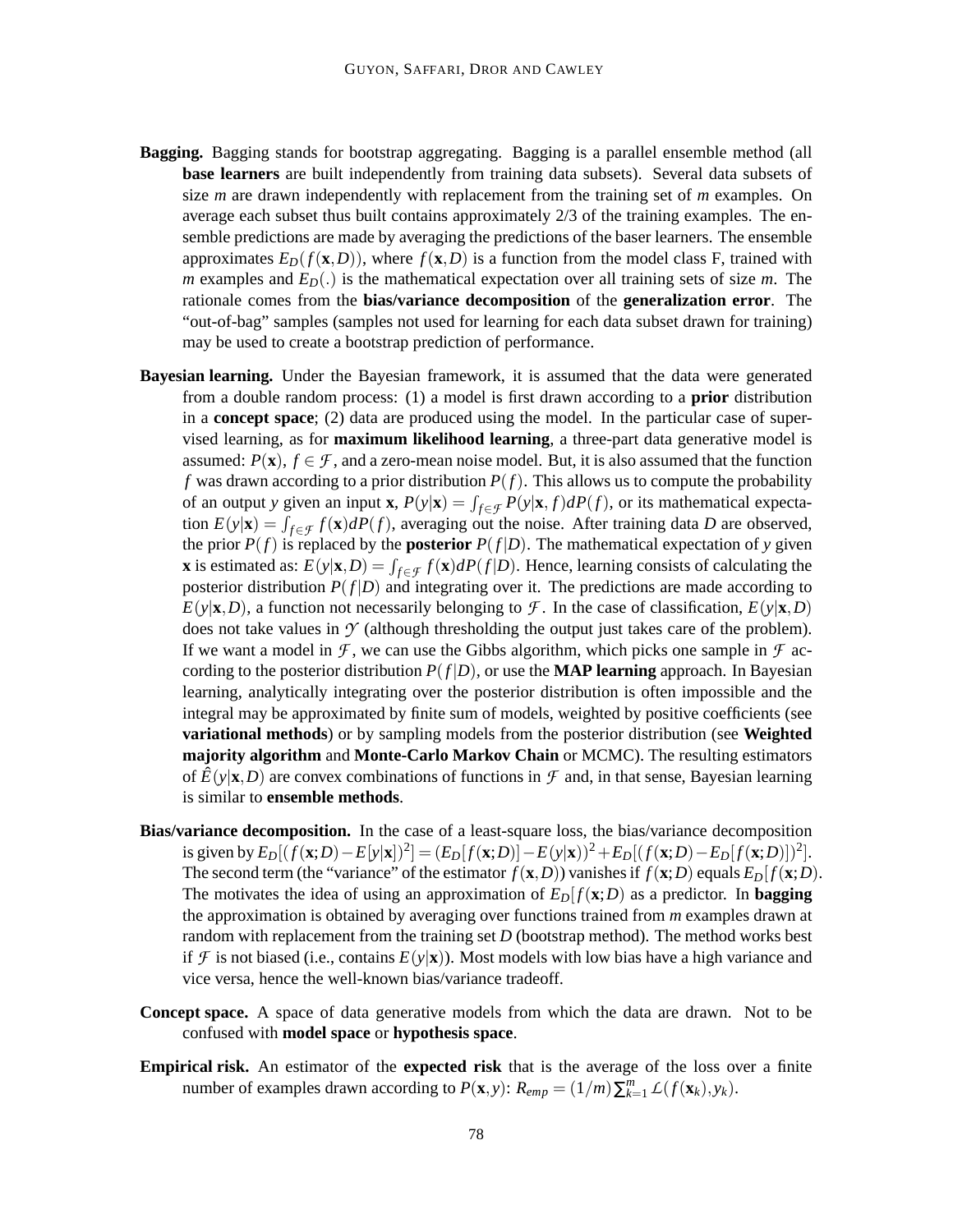- **Ensemble methods.** Methods of building predictors using multiple **base learners**, which vote to make predictions. Predictions of *y* are made using a convex combination of functions  $f_i \in \mathcal{F}$ :  $F(\mathbf{x}) = \sum_j p_j f_j(\mathbf{x})$ , where  $p_j$  are positive coefficients. The two most prominent ensemble methods are bagging (Breiman, 1996) and boosting (Freund and Schapire, 1996). Bagging is a parallel ensemble method (all trees are built independently from training data subsets), while boosting is a serial ensemble method (trees complementing each other are progressively added to decrease the residual error). Random Forests (RF) (Breiman, 2001) are a variant of bagging methods in which both features and examples are subsampled. Boosting methods come in various flavors including Adaboost, Gentleboost, and Logitboost. The original algorithm builds successive models (called "weak learners") by resampling data in a way that emphasizes examples that have proved hardest to learn. Newer versions use a weighting scheme instead of resampling (Friedman, 2000).
- **Expected risk.** The mathematical expectation of a risk functional over the unknown probability distribution  $P(\mathbf{x}, y)$ :  $R[f] = \int L(f(\mathbf{x}), y) dP(\mathbf{x}, y)$ . Also called **generalization error**.

# **Generalization error.** See **expected risk**.

- **Greedy search strategy.** A search strategy, which does not revisit partial decisions already made, is called "greedy". Examples include forward selection and backward elimination in feature selection.
- **Guaranteed risk.** A bound on the **expected risk**. See **PAC learning** and **Structural Risk Minimization** (SRM).
- **Hypothesis space.** A space of models, which are fit to data, not necessarily identical to the **concept space** (which is often unknown).
- **Loss function.** A function  $L(f(\mathbf{x}), y)$ , which measures the discrepancy between target values y and model predictions  $f(\mathbf{x})$ . Examples include the square loss  $(y - f(\mathbf{x}))^2$  for regression of the 0/1 loss  $\mathbf{1}[f(\mathbf{x}) \neq y]$  for classification).
- **MAP learning.** Maximum a posteriori (MAP) learning shares the same framework as Bayesian learning, but it is further assumed that the posterior  $P(f|D)$  is concentrated and that  $E(y|\mathbf{x},D)$ can be approximated by  $f^*(\mathbf{x})$ , with  $f^* = \text{argmax}_f P(f|D) = \text{argmax}_f P(D|f)P(f) =$  $\arg\min_f -\ln P(D|f) - \ln P(f)$ . If we assume a uniform prior, we are brought back to maximum likelihood learning. If both  $P(D|f)$  and  $P(f)$  are exponentially distributed  $(P(y|\mathbf{x}, f))$  $exp$ −*L*( $f$ (**x**),  $y$ ) and  $P(f) = exp$ −Ω[ $f$ ]), then MAP learning is equivalent to the minimization of a regularized risk functional.
- **Maximum likelihood learning.** It is assumed that the data were generated by an input distribution  $P(\mathbf{x})$ , a function f from a **model space**  $\mathcal{F}$  coinciding with the **concept space**, and a zero-mean **noise model**. For regression, for instance, if Gaussian noise ε ∼  $\mathcal{N}(0, \sigma^2)$  is assumed, *y* is distributed according to  $P(y|\mathbf{x}, f) = \mathcal{N}(f(\mathbf{x}), \sigma^2)$ . In the simplest case,  $P(\mathbf{x})$  and the noise model are not subject to training (the values of **x** are fixed and the noise model is known). Learning then consists in searching for the function  $f^*$ , which maximizes the likelihood  $P(D|f)$ , or equivalently (since  $P(\mathbf{x})$  is not subject to training)  $f^* = \argmax_f P(\mathbf{y}|X, f) = \argmin_f \ln P(\mathbf{y}|X, f)$ . With the *i.i.d.* assumption,  $f^* = \argmax_f \prod_{k=1}^m P(y_k|\mathbf{x}_k, f) = \argmin_f \sum_{k=1}^m \sum_{k=1}^m f(y_k|\mathbf{x}_k, f)$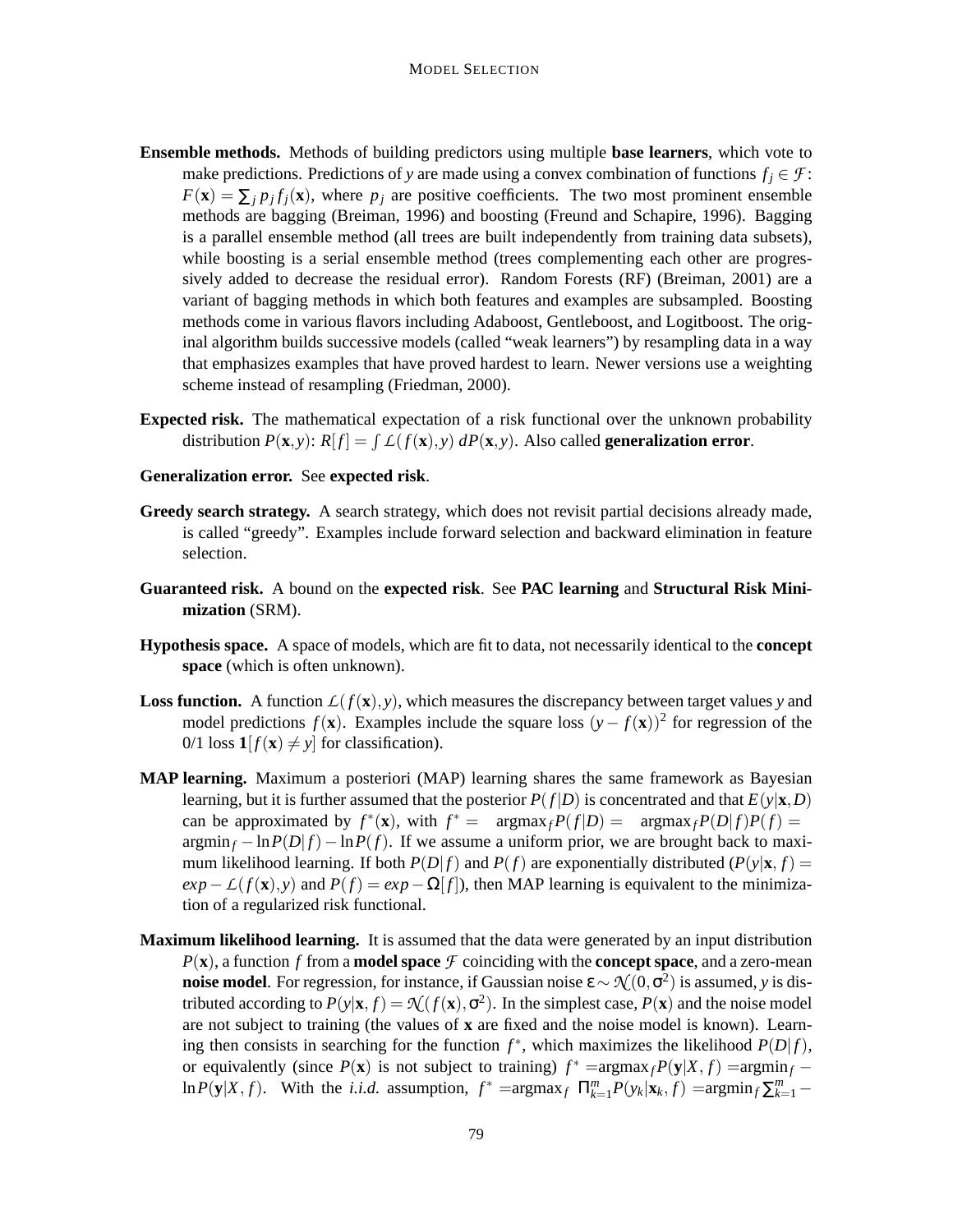$\ln P(y_k|\mathbf{x}_k, f)$ . For distributions belonging to the exponential family  $P(y|\mathbf{x}, f)$  =  $\exp\{-\mathcal{L}(f(\mathbf{x}), y)\}\)$ , the maximum likelihood method is equivalent to the method of minimizing the **empirical risk**. In the case of Gaussian noise, this corresponds to the method of least squares.

- **Model space.** A space of predictive models, which are fit to data. Synonym of **hypothesis space**. For Bayesian models, also generally coincides with the **concept space**, but not for frequentists.
- **Monte-Carlo Markov Chain (MCMC) method.** To approximate Bayesian integrals one can sample from the posterior distribution  $P(f|D)$  following a Monte-Carlo Markov chain (MCMC), then make predictions according to  $\hat{E}(y|\mathbf{x},D) = \sum_j f_j(\mathbf{x})$ . In a MCMC, at each step new candidate models  $f_i \in \mathcal{F}$  are considered, in a local neighborhood of the model selected at the previous step. The new model is accepted if it provides a better fit to the data according to the posterior distribution or, if not, a random decision is made to accept it, following the Gibbs distribution (better models having a greater chance of acceptance).
- **Over-fitting avoidance.** Model selection is traditionally associated with the so-called problem of **over-fitting** avoidance. Over-fitting means fitting the training examples well (i.e., obtaining large model likelihood or low empirical risk values, computed from training data), but generalizing poorly on new test examples. Over-fitting is usually blamed on too large a large number of free parameters to be estimated, relative to the available number of training examples. The most basic model selection strategy is therefore to restrict the number of free parameters according to "strict necessity". This heuristic strategy is usually traced back in history to the principle known as Ockham's razor "Plurilitas non est ponenda sin necessitate" (William of Ockham, 14*th* century). In other words, of two theories providing similarly good predictions, the simplest one should be preferred, that is, shave off unnecessary parameters. Most modern model selection strategies claim some affiliation with Ockham's razor, but the number of free parameters is replaced by a measure of **capacity** or **complexity** of the model class,  $C[f]$ . Intuitively, model classes with large  $C[f]$  may include the correct model, but it is hard to find. In this case, even models with a low training error may have a large generalization error (high "variance"; over-fitting problem). Conversely, model classes with small  $C[f]$  may yield "biased" models, that is, with both high training and generalization error (under-fitting). See **bias/variance decomposition.**.
- **PAC learning.** The "probably approximately correct" (PAC) learning procedures, seek a function minimizing a **guaranteed risk**  $R_{\text{quad}}[f] = R_{\text{emp}}[f] + \varepsilon(C, \delta)$  such that with (high) probability  $(1-\delta)$ ,  $R[f] \leq R_{\text{quad}}[f]$ . *C* is a measure of capacity or complexity.
- **Regularizers and regularization.** The regularization method consists of replacing the minimization of the **empirical risk**  $R_{emp}[f]$  by that of  $R_{reg}[f] = R_{emp} + \Omega[f]$ . A regularizer  $\Omega[f]$ is a functional penalizing "complex" functions. If both  $R_{tr}[f]$  and  $\Omega[f]$  are convex, there is a unique minimum of  $R_{reg}[f]$  with respect to *f*. In **MAP learning**,  $-\ln P(f)$  can be thought of as a **regularizer**. One particularly successful regularizer is the 2-norm regularizer  $||f||_{\mathcal{H}}^2$  for model functions  $f(\mathbf{x}) = \sum_{k=1}^m \alpha_k K(\mathbf{x}, \mathbf{x}_k)$  belonging to a Reproducing Kernel Hilbert Space *H* (kernel methods). In the particular case of the linear model  $f(\mathbf{x}) = \mathbf{w} \cdot \mathbf{x}$ ,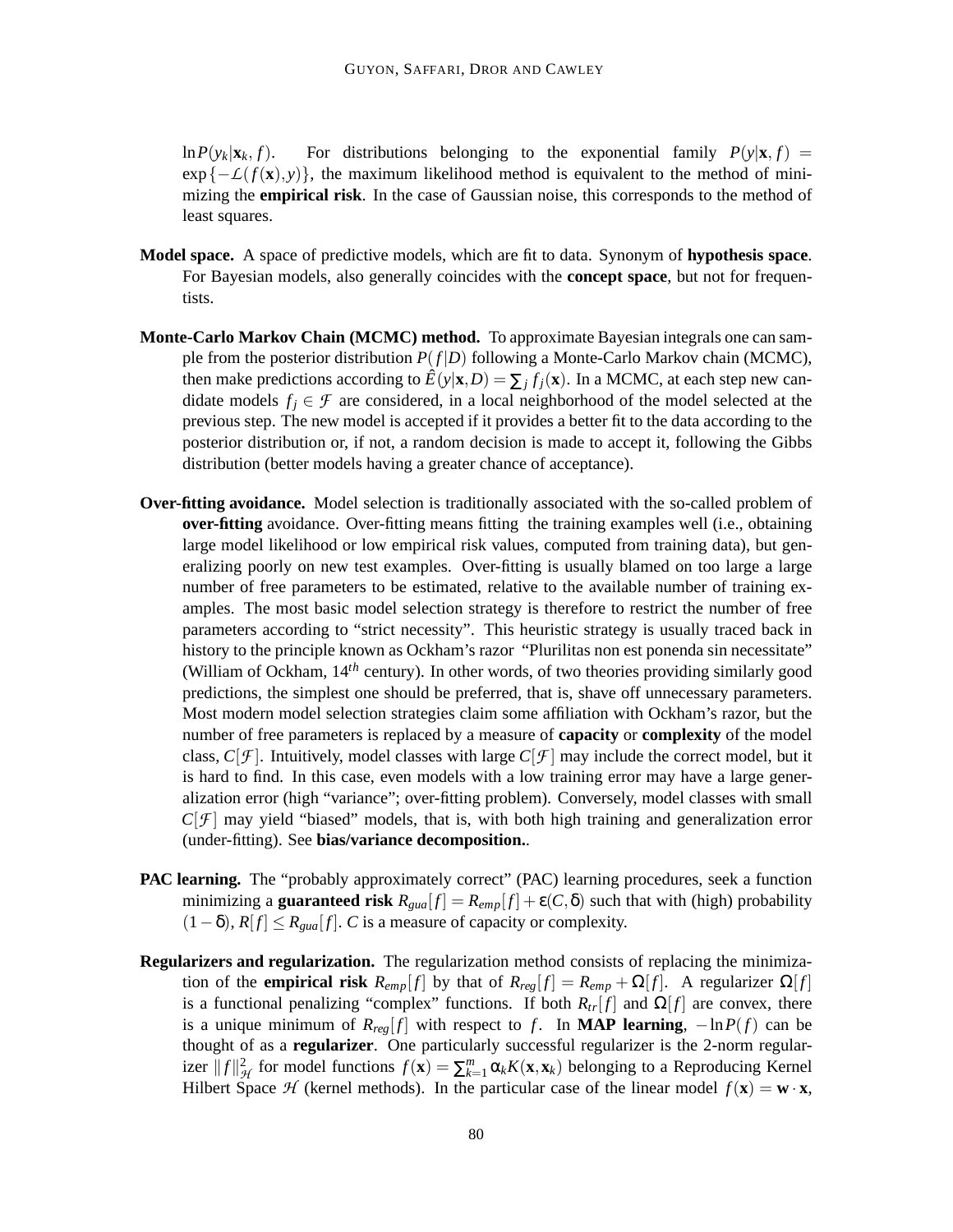we have  $||f||^2_{\mathcal{H}} = ||\mathbf{w}||^2$ , a commonly used regularized found in many algorithms including ridge regression (Hoerl, 1962) and SVMs (Boser et al., 1992). In the general case,  $||f||_{\mathcal{H}}^2 = fK^{-1}f = \alpha^T K \alpha$ , where  $f = [f(\mathbf{x}_k)]_{k=1}^m$  is the vector of predictions of the training examples,  $\alpha = [\alpha_k]_{k=1}^m$  and  $K = [K(\mathbf{x}_h, \mathbf{x}_k], h = 1,...m, k = 1,...m$ . Due to the duality between RKHS and stochastic processes (Wahba, 1990), the functions in the RKHS can also be explained as a family of random variables in a Gaussian process, assuming a prior  $P(f)$ proportional to  $exp(-\gamma ||f||_{\mathcal{H}}) = exp(-\gamma f K^{-1}f)$  and the kernel matrix K is interpreted as a covariance matrix  $K(\mathbf{x}_h, \mathbf{x}_k) = \text{cov}[f(x_k), f(x_k)].$ 

- **Risk minimization.** Given a **model space** or **hypothesis space**  $\mathcal F$  of functions  $y = f(x)$ , and a **loss function**  $L(f(\mathbf{x}), y)$ , we want to find the function  $f^* \in \mathcal{F}$  that minimizes the **expected risk**  $R[f] = \int L(f(\mathbf{x}), y) dP(\mathbf{x}, y)$ . Since  $P(\mathbf{x}, y)$  is unknown, only estimations of  $R[f]$  can be computed. The simplest estimator is the average of the loss over a finite number of examples drawn according to  $P(\mathbf{x}, y)$  called the **empirical risk**:  $R_{emp} = (1/m)\sum_{k=1}^{m} L(f(\mathbf{x}_k), y_k)$ . The minimization of the empirical risk is the basis of many machine learning approaches to selecting f<sup>\*</sup>, but minimizing regularized risk functionals is often preferred. See regular**ization**. Also, related are the **PAC learning** procedures and the method of **Structural Risk Minimization** (SRM).
- **Search strategy.** There are *optimal search strategies*, which guarantee that the optimum of the evaluation function will be found, including the *exhaustive search* method, for discrete hyperparameter spaces. The popular *grid search* method for continuous hyper-parameter spaces performs an exhaustive search, up to a certain precision. A related *stochastic search* method is *uniform sampling*. Uniformly sampling parameter space may be computationally expensive and inefficient. If we use a non-uniform distribution  $G(\theta)$  to sample hyper-parameter space, which resembles  $P(f(\theta)|D)$ , the search can be made more efficient. This idea is exploited in *rejection sampling* and *importance sampling*: according to these methods a Bayesian ensemble  $F(\mathbf{x}) = \sum_{k} w_k f(\mathbf{x}; \theta_k)$  would use weight  $w_k$  proportional to  $P(f(\theta)|D)/G(\theta)$ . Because of the computational burden of (near) optimum strategies, other strategies are often employed, usually yielding only a *local optimum*. These include *sequential search strategies* such as *coordinate ascent* or descent (making small steps along coordinate axes) or *pattern search* (Momma and Bennett, 2002) (making local steps according to a certain pattern), which, by accepting only moves that improve the evaluation function, find the local optimum nearest to the starting point. Some stochastic search methods accept moves not necessarily improving the value of the evaluation function, like simulated annealing or **Markov chain Monte Carlo (MCMC) methods**. Both methods accept all moves improving the evaluation function and some moves that do not, for example, with probability  $\exp{-\Delta r/T}$ , where T is a positive parameter (T=1 for MCMC and progressively diminishes for simulated annealing). Such stochastic methods search hyper-parameter space more intensively and do not become stuck in the nearest local optimum of the evaluation function.
- **Semi-supervised learning.** In semi-supervised learning, in addition to the labeled data, the learning machine is given a (possibly large) set of unlabeled data. Such unlabeled data may be used for training or model selection.
- **Structural Risk Minimization.** The method of Structural Risk Minimization (SRM) provides aeans of building regularized risk functionals (see **Regularization**), using the idea of **guaranteed**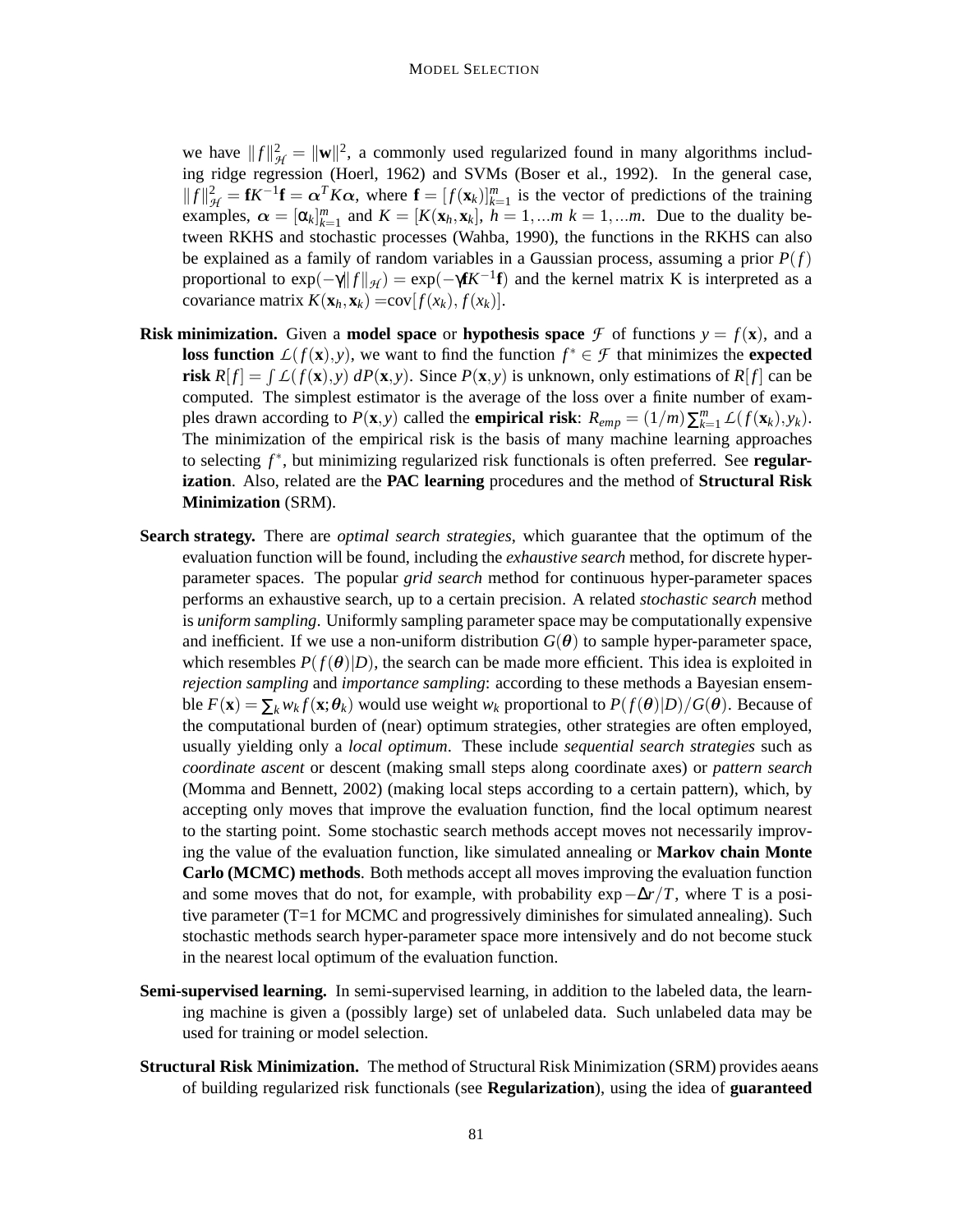**risk** minimization, but not requiring the calculation of the model class capacity or complexity, which is often unknown or hard to compute. In the risk minimization framework, it is not assumed that the model space includes a function or "concept", which generated the data (see **concept space** and **hypothesis space**).

**Supervised learning.** Learning with teaching signal or target *y*.

- **Under-fitting.** While **over-fitting** is the problem of learning the training data too well the expense of a large **generalization error**, under-fitting is the problem of having a too weak model not even capable of learning the training data and also generalizing poorly.
- **Unsupervised learning.** Learning in the absence of teaching signal or target *y*.
- **Weighted majority algorithm.** To approximate Bayesian integrals one can draw samples  $f_i$  uniformly from the model space of functions  $\mathcal F$  and make predictions according to  $\hat E(y|\mathbf{x},D)$  =  $\sum_j P(f_j|D) f_j(\mathbf{x}).$

# **References**

- M. Adankon and M. Cheriet. Unified framework for SVM model selection. In I. Guyon, et al., editor, *Hands on Pattern Recognition*. Microtome, 2009.
- H. Akaike. Information theory and an extension of the maximum likelihood principle. In B.N. Petrov and F. Csaki, editors, *2nd International Symposium on Information Theory*, pages 267– 281. Akademia Kiado, Budapest, 1973.
- C. F. Aliferis, I. Tsamardinos, and A. Statnikov. HITON, a novel Markov blanket algorithm for optimal variable selection. In *2003 American Medical Informatics Association (AMIA) Annual Symposium*, pages 21–25, 2003.
- C.-A. Azencott and P. Baldi. Virtual high-throughput screening with two-dimensional kernels. In I. Guyon, et al., editor, *Hands on Pattern Recognition*. Microtome, 2009.
- P. L. Bartlett. For valid generalization the size of the weights is more important than the size of the network. In M. C. Mozer, M. I. Jordan, and T. Petsche, editors, *Advances in Neural Information Processing Systems*, volume 9, page 134, Cambridge, MA, 1997. MIT Press.
- A. Ben-Hur, A. Elisseeff, and I. Guyon. A stability based method for discovering structure in clustered data. In *Pacific Symposium on Biocomputing*, pages 6–17, 2002.
- A. Blum and P. Langley. Selection of relevant features and examples in machine learning. *Artificial Intelligence*, 97(1-2):245–271, December 1997.
- B. Boser, I. Guyon, and V. Vapnik. A training algorithm for optimal margin classifiers. In *COLT*, pages 144–152, 1992.
- M. Boullé. Compression-based averaging of selective naive bayes classifiers. In I. Guyon and A. Saffari, editors, *JMLR, Special Topic on Model Selection*, volume 8, pages 1659–1685, Jul 2007. URL http://www.jmlr.org/papers/volume8/boulle07a/boulle07a.pdf.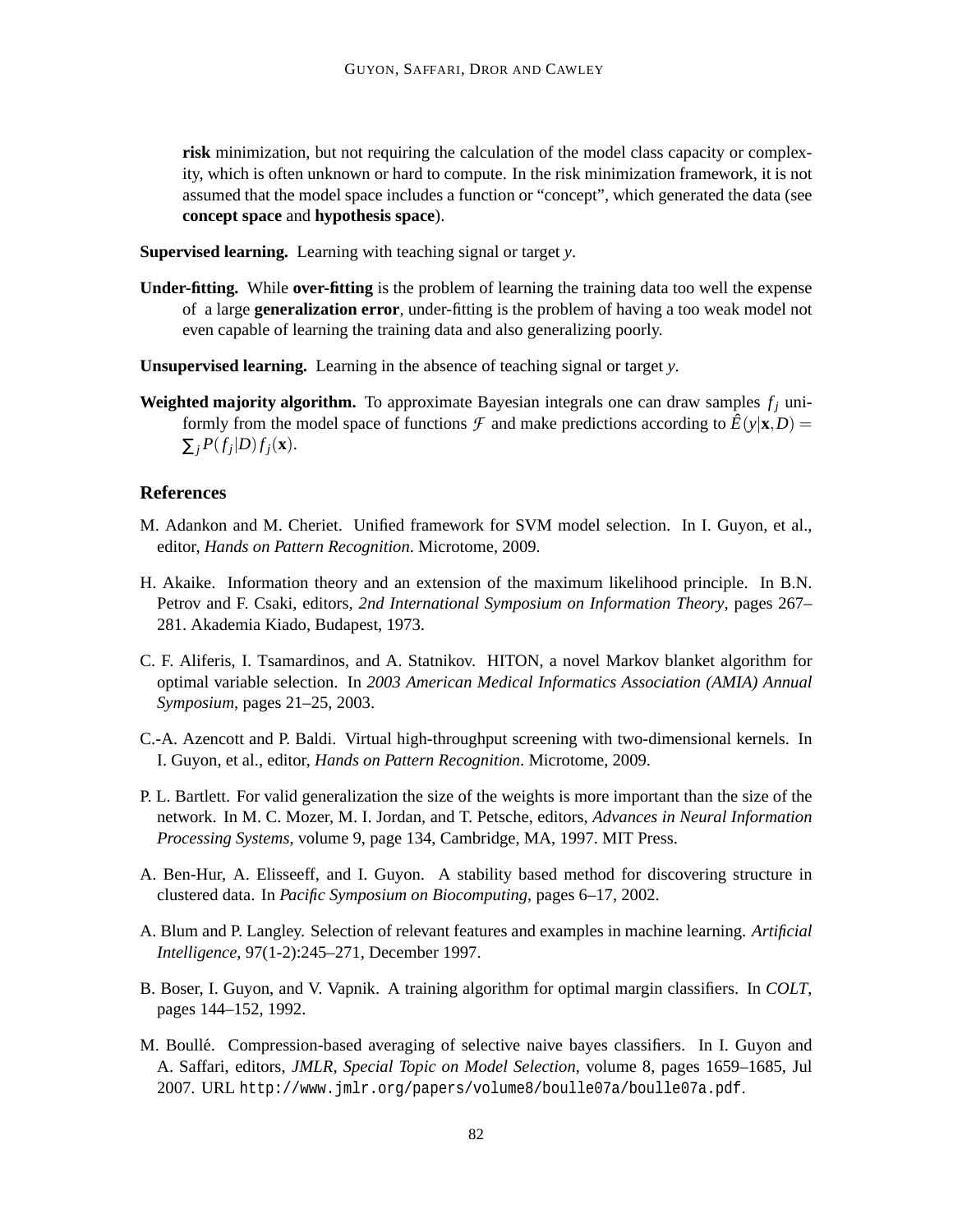- M. Boullé. Data grid models for preparation and modeling in supervised learning. In I. Guyon, et al., editor, *Hands on Pattern Recognition*. Microtome, 2009.
- L. Breiman. Random forests. *Machine Learning*, 45(1):5–32, 2001.
- L. Breiman. Bagging predictors. *Machine Learning*, 24(2):123–140, 1996.
- G. Cawley. Leave-one-out cross-validation based model selection criteria for weighted ls-svms. In *IJCNN*, pages 1661–1668, 2006.
- G. Cawley and N. Talbot. Over-fitting in model selection and subsequent selection bias in performance evaluation. *JMLR, submitted*, 2009.
- G. Cawley and N. Talbot. Preventing over-fitting during model selection via Bayesian regularisation of the hyper-parameters. In I. Guyon and A. Saffari, editors, *JMLR, Special Topic on Model Selection*, volume 8, pages 841–861, Apr 2007a. URL http://www.jmlr.org/papers/volume8/ cawley07a/cawley07a.pdf.
- G. C. Cawley and N. L. C. Talbot. Agnostic learning versus prior knowledge in the design of kernel machines. In *Proc. IJCNN07*, Orlando, Florida, Aug 2007b. INNS/IEEE.
- G.C. Cawley, G.J. Janacek, and N.L.C. Talbot. Generalised kernel machines. In *International Joint Conference on Neural Networks*, pages 1720 – 1725. IEEE, August 2007.
- W. Chu, S. Keerthi, C. J. Ong, and Z. Ghahramani. Bayesian Support Vector Machines for feature ranking and selection. In I. Guyon, et al., editor, *Feature Extraction, Foundations and Applications*, 2006.
- G. Claeskens, C. Croux, and J. Van Kerckhoven. An information criterion for variable selection in Support Vector Machines. In I. Guyon and A. Saffari, editors, *JMLR, Special Topic on Model Selection*, volume 9, pages 541–558, Mar 2008. URL http://www.jmlr.org/papers/volume9/ claeskens08a/claeskens08a.pdf.

Clopinet. Challenges in machine learning, 2004-2009. URL http://clopinet.com/challenges.

- C. Dahinden. An improved Random Forests approach with application to the performance prediction challenge datasets. In I. Guyon, et al., editor, *Hands on Pattern Recognition*. Microtome, 2009.
- M. Debruyne, M. Hubert, and J. Suykens. Model selection in kernel based regression using the influence function. In I. Guyon and A. Saffari, editors, *JMLR, Special Topic on Model Selection*, volume 9, pages 2377–2400, Oct 2–8. URL http://www.jmlr.org/papers/volume9/ debruyne08a/debruyne08a.pdf.
- Y. Freund and R. E. Schapire. Experiments with a new boosting algorithm. In *Proc. 13th International Conference on Machine Learning*, pages 148–146. Morgan Kaufmann, 1996.
- J. Friedman. Greedy function approximation: A gradient boosting machine. *Annals of Statistics*, 29:1189–1232, 2000.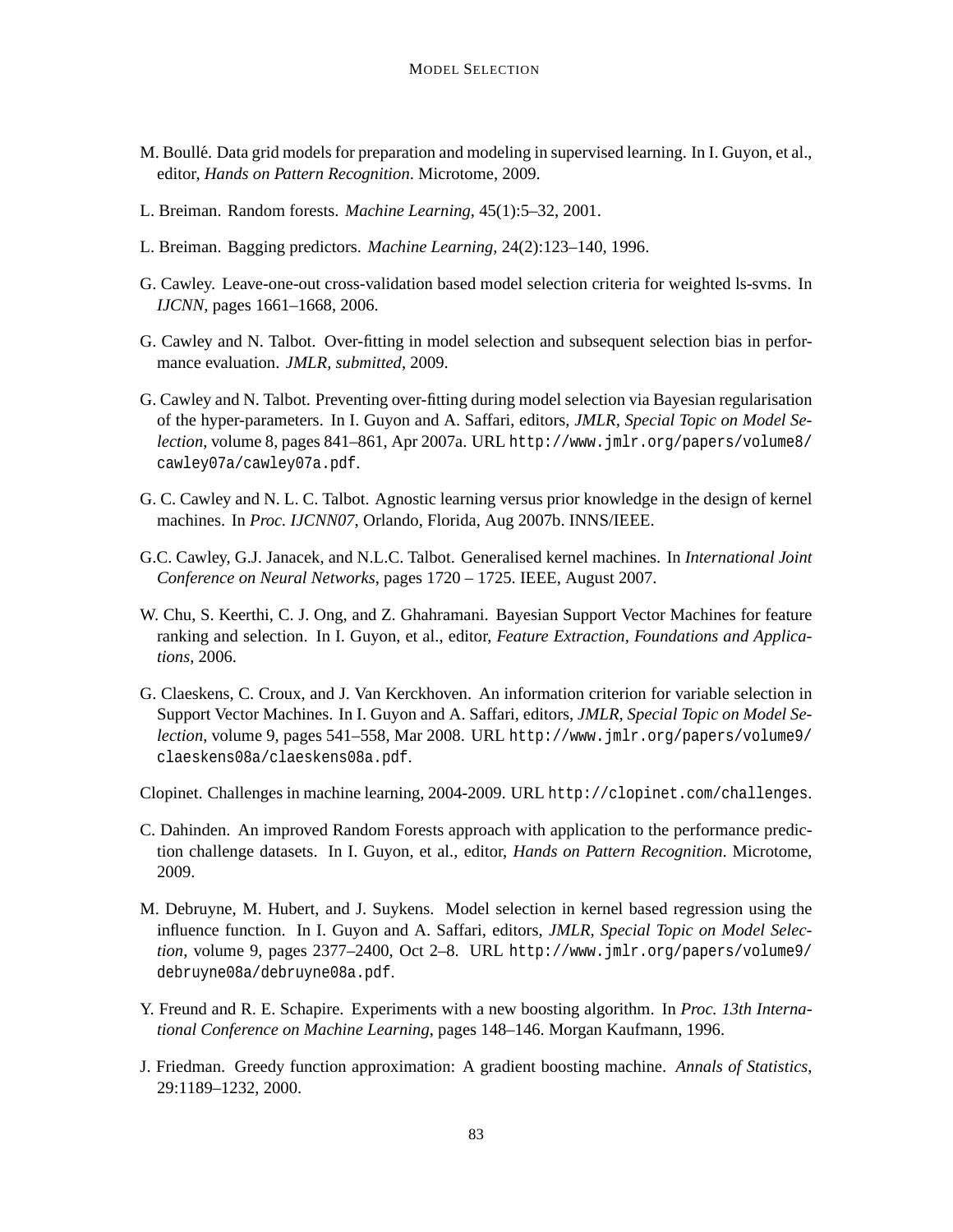- J. Friedman, T. Hastie, and R. Tibshirani. Additive logistic regression, a statistical view of boosting. *Annals of Statistics*, 28:337374, 2000.
- J. Friedman, T. Hastie, and R. Tibshirani. Regularization paths for generalized linear models via coordinate descent. *Journal of Statistical Software (to appear)*, 2009.
- P. Germain, A. Lacasse, F. Laviolette, and M. Marchand. PAC-Bayesian learning of linear classifiers. In *ICML '09: Proceedings of the 26th Annual International Conference on Machine Learning*, pages 353–360, New York, NY, USA, 2009. ACM. ISBN 978-1-60558-516-1.
- Y. Guermeur. VC theory of large margin multi-category classifiers. In I. Guyon and A. Saffari, editors, *JMLR, Special Topic on Model Selection*, volume 8, pages 2551–2594, Nov 2007. URL http://www.jmlr.org/papers/volume8/guermeur07a/guermeur07a.pdf.
- I. Guyon. A practical guide to model selection. In J. Marie, editor, *Machine Learning Summer School*. Springer, to appear, 2009.
- I. Guyon, S. Gunn, M. Nikravesh, and L. Zadeh, Editors. *Feature Extraction, Foundations and Applications*. Studies in Fuzziness and Soft Computing. With data, results and sample code for the NIPS 2003 feature selection challenge. Physica-Verlag, Springer, 2006a. URL http: //clopinet.com/fextract-book/.
- I. Guyon, A. Saffari, G. Dror, and J. Buhmann. Performance prediction challenge. In *IEEE/INNS conference IJCNN 2006*, Vancouver, Canada, July 16-21 2006b.
- I. Guyon, A. Saffari, G. Dror, and G. Cawley. Agnostic learning vs. prior knowledge challenge. In *IEEE/INNS conference IJCNN 2007*, Orlando, Florida, August 12-17 2007.
- I. Guyon, C. Aliferis, G. Cooper, A. Elisseeff, J.-P. Pellet, P. Spirtes, and A. Statnikov. Design and analysis of the causation and prediction challenge. In *JMLR W&CP*, volume 3, pages 1–33, WCCI2008 workshop on causality, Hong Kong, June 3-4 2008a. URL http://jmlr.csail. mit.edu/papers/topic/causality.html.
- I. Guyon, A. Saffari, G. Dror, and G. Cawley. Analysis of the IJCNN 2007 agnostic learning vs. prior knowledge challenge. In *Neural Networks*, volume 21, pages 544–550, Orlando, Florida, March 2008b.
- I. Guyon, D. Janzing, and B. Schölkopf. Causality: objectives and assessment. In *NIPS* 2008 *workshop on causality*, volume 7. JMLR W&CP, in press, 2009a.
- I. Guyon, V. Lemaire, M. Boulle, Gideon Dror, and David Vogel. Analysis of the KDD cup 2009: ´ Fast scoring on a large orange customer database. In *KDD cup 2009, in press*, volume 8. JMLR W&CP, 2009b.
- L. E. Sucar H. J. Escalante, M. Montes. Particle swarm model selection. In I. Guyon and A. Saffari, editors, *JMLR, Special Topic on Model Selection*, volume 10, pages 405–440, Feb 2009. URL http://www.jmlr.org/papers/volume10/escalante09a/escalante09a.pdf.
- T. Hastie, R. Tibshirani, and J. Friedman. *The Elements of Statistical Learning, Data Mining, Inference and Prediction*. Springer Verlag, 2000.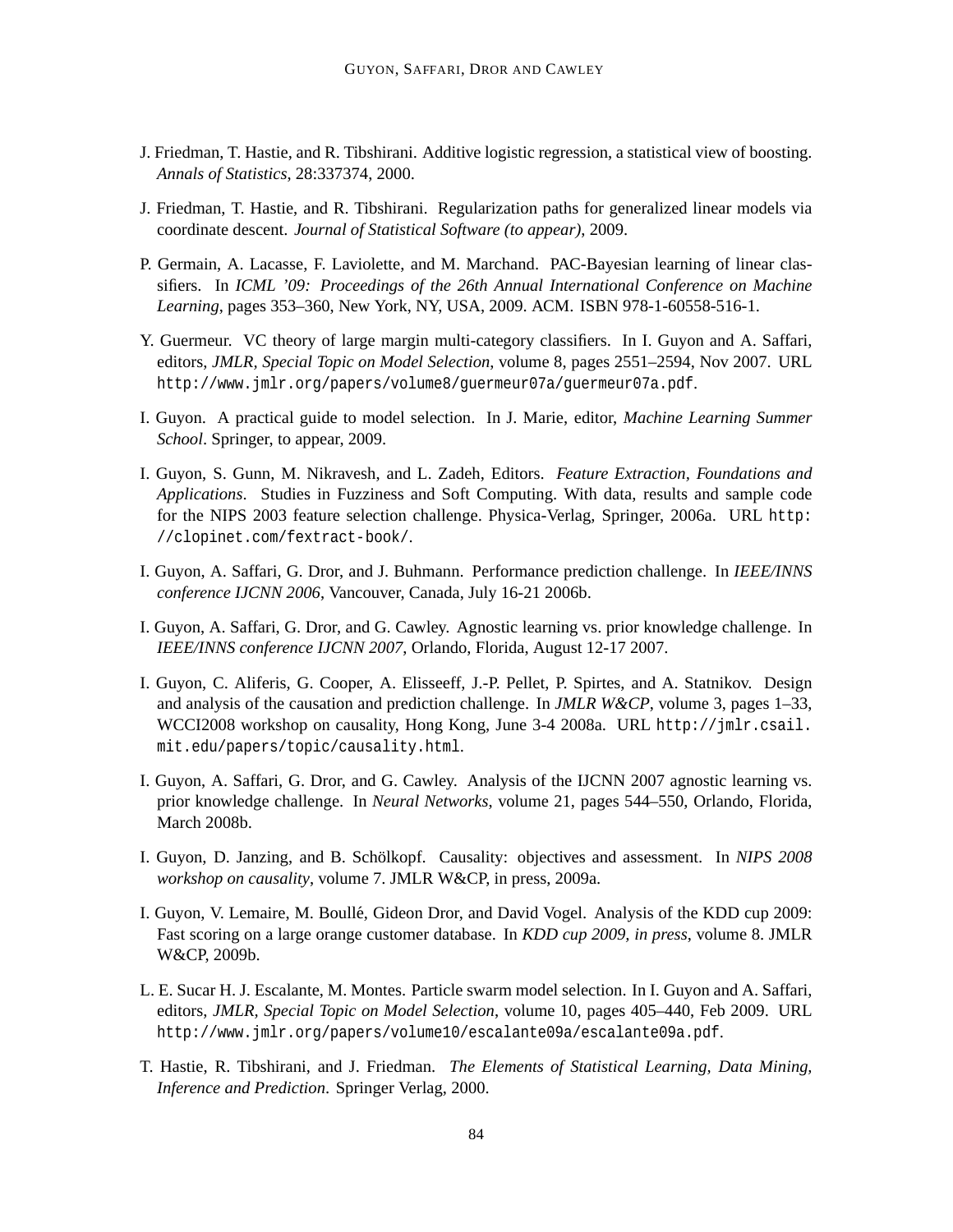- T. Hastie, S. Rosset, R. Tibshirani, and J. Zhu. The entire regularization path for the support vector machine. *JMLR*, 5:1391–1415, 2004. URL http://jmlr.csail.mit.edu/papers/volume5/ hastie04a/hastie04a.pdf.
- D. Haussler, M. Kearns, and R. Schapire. Bounds on the sample complexity of Bayesian learning using information theory and the vc dimension. *Machine Learning*, 14(1):83–113, 1994. ISSN 0885-6125.
- A. E. Hoerl. Application of ridge analysis to regression problems. *Chemical Engineering Progress*, 58:54–59, 1962.
- C. Hue and M. Boulle. A new probabilistic approach in rank regression with optimal Bayesian ´ partitioning. In I. Guyon and A. Saffari, editors, *JMLR, Special Topic on Model Selection*, volume 8, pages 2727–2754, Dec 2007. URL http://www.jmlr.org/papers/volume8/hue07a/ hue07a.pdf.
- IBM team. Winning the KDD cup orange challenge with ensemble selection. In *KDD cup 2009, in press*, volume 8. JMLR W&CP, 2009.
- R. Kohavi and G. John. Wrappers for feature selection. *Artificial Intelligence*, 97(1-2):273–324, December 1997.
- I. Koo and R. M. Kil. Model selection for regression with continuous kernel functions using the modulus of continuity. In I. Guyon and A. Saffari, editors, *JMLR, Special Topic on Model Selection*, volume 9, pages 2607–2633, Nov 2008. URL http://www.jmlr.org/papers/volume9/ koo08b/koo08b.pdf.
- G. Kunapuli, J.-S. Pang, and K. Bennett. Bilevel cross-validation-based model selection. In I. Guyon, et al., editor, *Hands on Pattern Recognition*. Microtome, 2009.
- J. Langford. Tutorial on practical prediction theory for classification. *JMLR*, 6:273–306, Mar 2005. URL http://jmlr.csail.mit.edu/papers/volume6/langford05a/langford05a.pdf.
- Y. LeCun, B. Boser, J. S. Denker, D. Henderson, R. E. Howard, W. Hubbard, and L. J. Jackel. Backpropagation applied to handwritten zip code recognition. *Neural Computation*, 1:541 – 551, 1989.
- R. W. Lutz. Logitboost with trees applied to the WCCI 2006 performance prediction challenge datasets. In *Proc. IJCNN06*, pages 2966–2969, Vancouver, Canada, July 2006. INNS/IEEE.
- D. MacKay. A practical Bayesian framework for backpropagation networks. *Neural Computation*, 4:448–472, 1992.
- O. Madani, D. M. Pennock, and G. W. Flake. Co-validation: Using model disagreement to validate classification algorithms. In *NIPS*, 2005.
- M. Momma and K. Bennett. A pattern search method for model selection of Support Vector Regression. In *In Proceedings of the SIAM International Conference on Data Mining*. SIAM, 2002.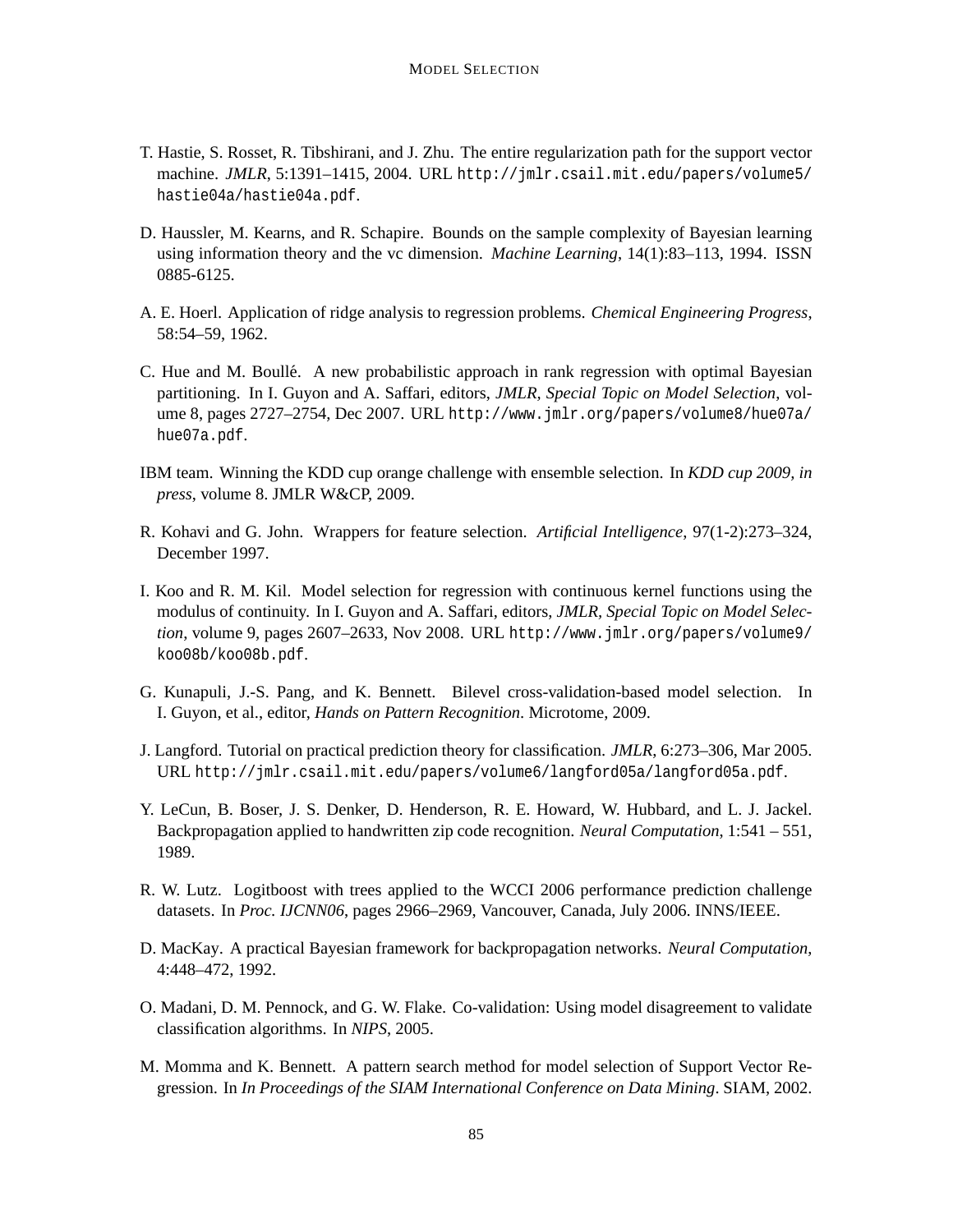- R. Neal and J. Zhang. High dimensional classification with Bayesian neural networks and dirichlet diffusion trees. In I. Guyon, et al., editor, *Feature Extraction, Foundations and Applications*, 2006.
- V. Nikulin. Classification with random sets, boosting and distance-based clustering. In I. Guyon, et al., editor, *Hands on Pattern Recognition*. Microtome, 2009.
- T. Poggio and F. Girosi. Regularization algorithms for learning that are equivalent to multilayer networks. *Science*, 247(4945):978 – 982, February 1990.
- A. Pozdnoukhov and S. Bengio. Invariances in kernel methods: From samples to objects. *Pattern Recogn. Lett.*, 27(10):1087–1097, 2006. ISSN 0167-8655.
- E. Pranckeviciene and R. Somorjai. Liknon feature selection: Behind the scenes. In I. Guyon, et al., editor, *Hands on Pattern Recognition*. Microtome, 2009.
- J. Reunanen. Model selection and assessment using cross-indexing. In *Proc. IJCNN07*, Orlando, Florida, Aug 2007. INNS/IEEE.
- S. Rosset and J. Zhu. Sparse, flexible and efficient modeling using L1 regularization. In I. Guyon, et al., editor, *Feature Extraction, Foundations and Applications*, 2006.
- S. Rosset, J. Zhu, and T. Hastie. Boosting as a regularized path to a maximum margin classifier. *Journal of Machine Learning Research*, 5:941–973, 2004.
- M. Saeed. Hybrid learning using mixture models and artificial neural networks. In I. Guyon, et al., editor, *Hands on Pattern Recognition*. Microtome, 2009.
- A. Saffari and I. Guyon. Quick start guide for CLOP. Technical report, Graz University of Technology and Clopinet, May 2006. URL http://clopinet.com/CLOP/.
- D. Schuurmans and F. Southey. Metric-based methods for adaptive model selection and regularization. *Machine Learning, Special Issue on New Methods for Model Selection and Model Combination*, 48:51–84, 2001.
- G. Schwarz. Estimating the dimension of a model. *The Annals of Statistics*, 6(2):461–464, 1978.
- M. Seeger. PAC-Bayesian generalisation error bounds for Gaussian process classification. *JMLR*, 3:233–269, 2003. URL http://jmlr.csail.mit.edu/papers/volume3/seeger02a/ seeger02a.pdf.
- M. Seeger. Bayesian inference and optimal design for the sparse linear model. *JMLR*, 9:759–813, 2008. ISSN 1533-7928.
- P. Simard, Y. LeCun, and J. Denker. Efficient pattern recognition using a new transformation distance. In S. J. Hanson, J. D. Cowan, and C. L. Giles, editors, *Advances in Neural Information Processing Systems 5*, pages 50–58, San Mateo, CA, 1993. Morgan Kaufmann.
- A. Singh, R. Nowak, and X. Zhu. Unlabeled data: Now it helps, now it doesn't. In *NIPS*, 2008.